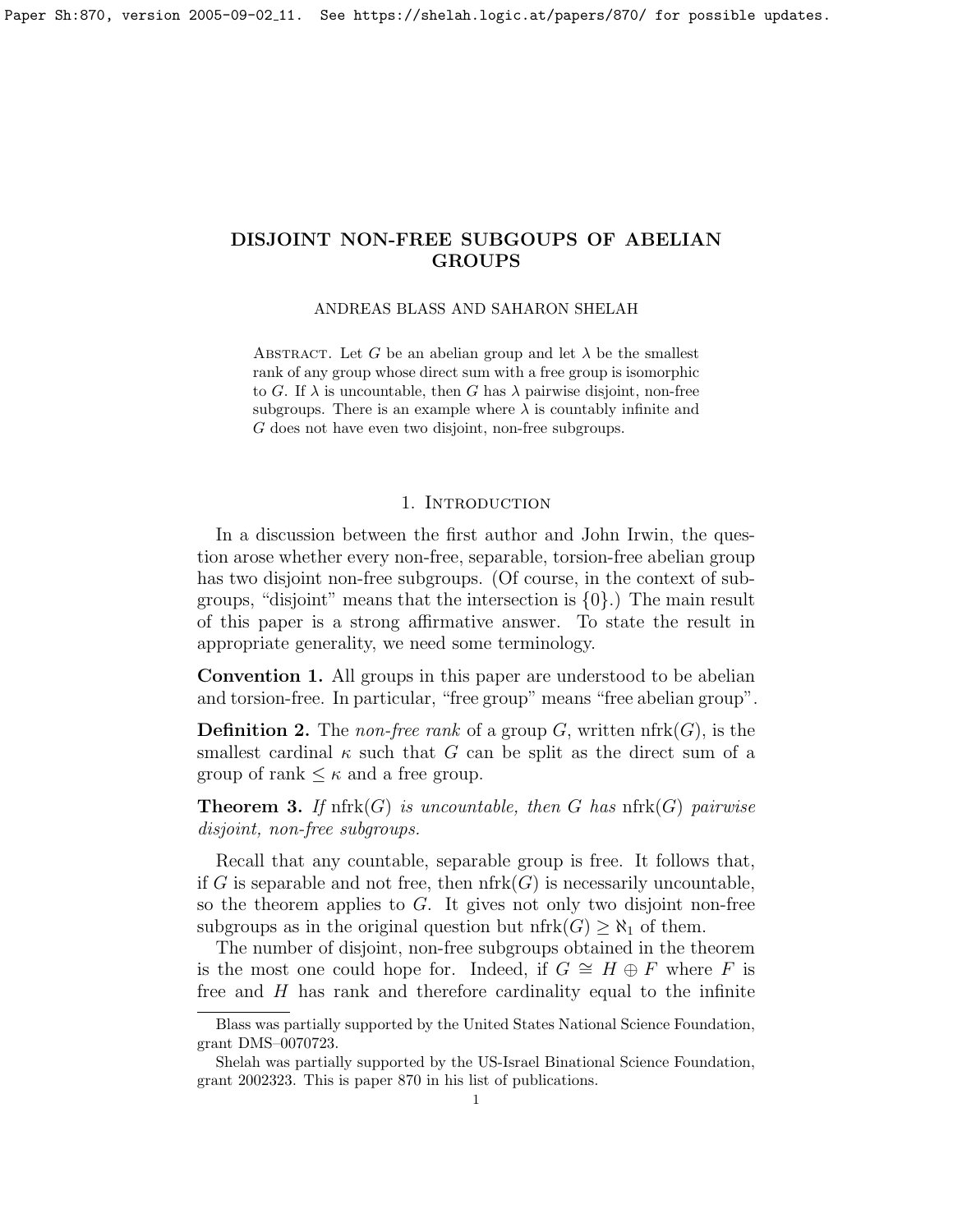cardinal nfrk $(G)$ , then any non-free subgroup S of G must have a nonzero intersection with  $H$ . Otherwise the projection to  $F$  would map S one-to-one into the free group  $F$  and it would follow that  $S$  is free. Therefore, disjoint non-free subgroups of G must intersect  $H - \{0\}$  in disjoint non-empty sets. So there cannot be more such subgroups than  $|H| = \text{nfrk}(G).$ 

Although the theorem gives an optimal result for separable groups, the fact that it does not explicitly mention separability raises another question: Is the uncountability hypothesis really needed? We shall answer this question affirmatively by exhibiting a (necessarily nonseparable) non-free group G such that  $nfrk(G) = \aleph_0$  and G does not have two disjoint non-free subgroups, let alone  $\aleph_0$  of them.

This paper contains, in addition to this introduction and a section of known preliminary results, three sections. The first two are devoted to the proof of Theorem [3.](#page-0-0) Section [3](#page-4-0) contains the proof for the case that nfrk $(G)$  is (uncountable and) regular. Section [4](#page-7-0) contains the additional arguments needed to extend the result to the case of singular  $nfrk(G)$ . Finally, Section [5](#page-9-0) presents our counterexample for the case of countable non-free rank.

# 2. Preliminaries

In this section, we collect for reference some conventions, definitions, and known results that will be needed in our proofs. The book [\[1\]](#page-17-0) of Eklof and Mekler serves as a standard reference for this material.

**Convention 4.** Group operations will be written additively. For  $n \in \mathbb{Z}$ and x a group element, the notation  $nx$  means the sum of n copies of x if  $n > 0$ , it means  $(-n)(-x)$  if  $n < 0$ , and it means 0 if  $n = 0$ .

**Definition 5.** A subgroup H of G is pure in G if, whenever  $x \in G$  and  $nx \in H$  for some non-zero integer n, then  $x \in H$ . If H is an arbitrary subgroup of G, then we write  $H_*$  for the *purification* of H, the smallest pure subgroup of  $G$  that includes  $H$ .

If X is any subset of a group G, we write  $\langle X \rangle$  for the subgroup of G generated by X. Its purification  $\langle X \rangle_{*}$  is called the *pure subgroup* generated by X.

For a prime number  $p$ , the field of  $p$ -adic numbers will be denoted by  $\mathbb{Q}_p$ , and the subring of p-adic integers will be denoted by  $\mathbb{Z}_p$ .

Convention 6. When we refer to the numerators or denominators of rational numbers, we always mean that the rational numbers are regarded as fractions in reduced form.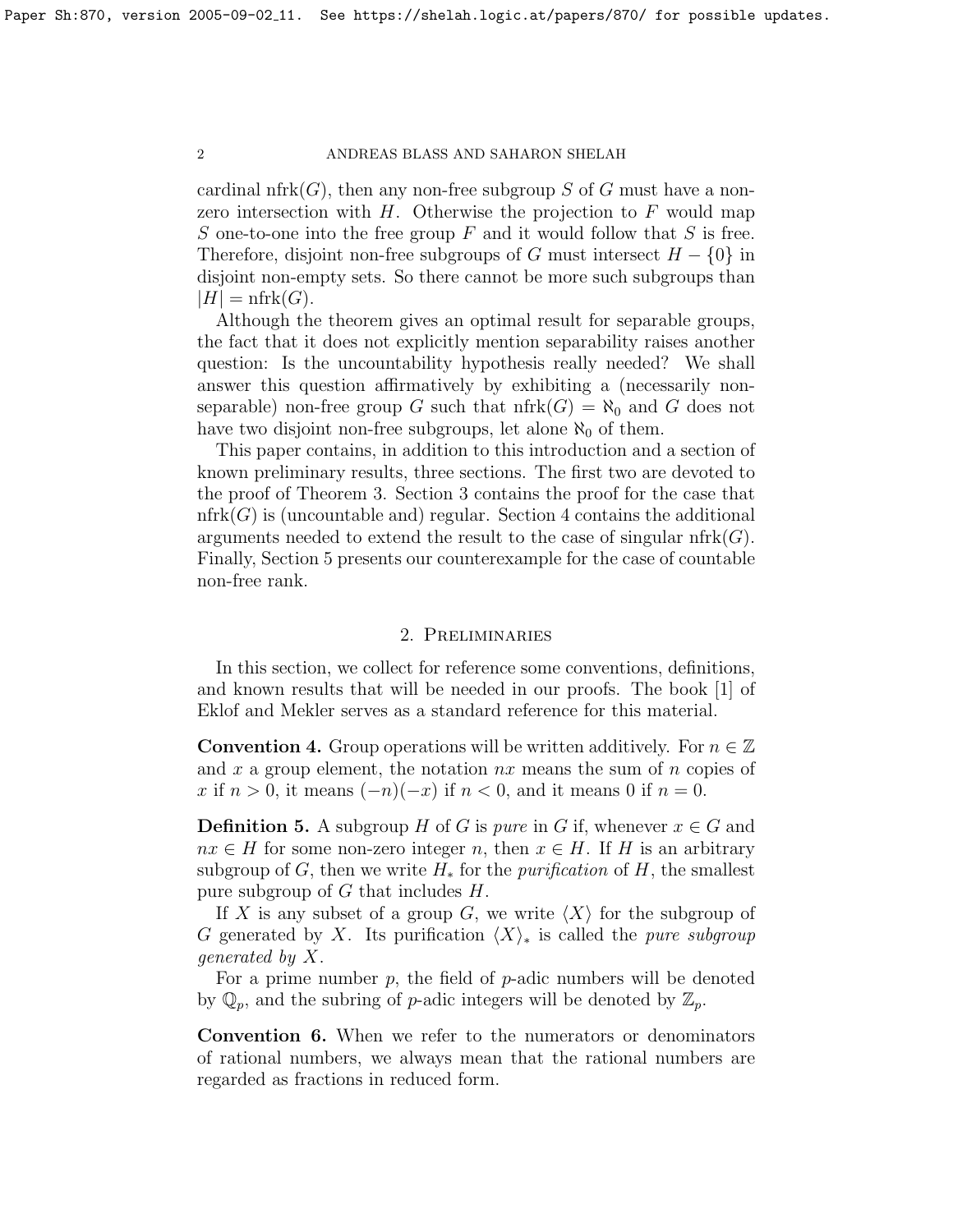## $DISJOINT\ NON-FREE\ SUBGOUPS\ OF\ ABELIAN\ GROUPS\ \qquad \qquad 3$

Recall that the rational field  $\mathbb Q$  is a subfield of  $\mathbb Q_p$  and that the intersection  $\mathbb{Q} \cap \mathbb{Z}_p$  consists of those rational numbers whose denominators are not divisible by  $p$ . A useful consequence is that a rational number is in  $\mathbb{Z}_p$  for all primes p if and only if it is an integer. Recall also that  $p\mathbb{Z}_p$  is the unique maximal ideal of  $\mathbb{Z}_p$  and that the quotient  $\mathbb{Z}_p/p\mathbb{Z}_p$  is isomorphic to the *p*-element field  $\mathbb{Z}/p\mathbb{Z}$ , the isomorphism being induced by the inclusion of  $\mathbb{Z}$  in  $\mathbb{Z}_p$ .

Let  $\lambda$  be an uncountable regular cardinal and G a group of cardinality λ. A *filtration* of G is an increasing sequence  $(G_\alpha : \alpha < \lambda)$  of subgroups of G, each of cardinality  $\langle \lambda \rangle$ , continuous at limit ordinals  $\beta \langle \lambda \rangle$  (i.e.,  $\bigcup_{\alpha<\beta}G_{\alpha}=G_{\beta}$ , and with  $\bigcup_{\alpha<\lambda}G_{\alpha}=G$ . Although there are many filtrations of G, any two of them, say  $(G_{\alpha})$  and  $(G'_{\alpha})$ , agree almost everywhere in the sense that the set of agreement  $\{\alpha < \lambda : G_{\alpha} = G'_{\alpha}\}\$ includes (in fact is) a closed unbounded set  $(club)$  in  $\lambda$ .

Recall that a subset of  $\lambda$  is *stationary* if it intersects every club and that the intersection of any fewer than  $\lambda$  clubs is again a club. It follows that a stationary set cannot be the union of fewer than  $\lambda$ non-stationary sets. We shall also need Fodor's theorem and a variant of it. Fodor's theorem says that, if S is a stationary subset of  $\lambda$  and  $f: S \to \lambda$  is a regressive function (i.e.,  $f(\alpha) < \alpha$  for all  $\alpha \in S$ ), then f is constant on a stationary subset of S. The variant that we shall need is the following.

<span id="page-2-1"></span>**Lemma 7.** Let  $(G_{\alpha})$  be a filtration of G, let  $S \subseteq \lambda$  be stationary, and let  $f : S \to G$  be a function such that  $f(\alpha) \in G_\alpha$  for all  $\alpha \in S$ . Then f is constant on some stationary subset of S.

*Proof.* Replacing S by its intersection with the club of all limit ordinals, we may assume that every  $\alpha \in S$  is a limit ordinal. For such  $\alpha$ , continuity of the filtration tells us that  $f(\alpha) \in G_{g(\alpha)}$  for some  $g(\alpha) < \alpha$ . By Fodor's theorem, the regressive function  $g$  is constant, say with value  $\beta$ , on some stationary subset T of S. Since  $|G_\beta| < \lambda$ , we have a decomposition of T into fewer than  $\lambda$  sets  $T_x = {\alpha \in T : f(\alpha) = x}$  for  $x \in G_\beta$ . So one of the pieces  $T_x$  must be stationary, and the lemma is established.

The connection between filtrations and freeness is given by the following definition and lemma.

<span id="page-2-0"></span>Definition 8. The Gamma invariant of G is

 $\Gamma(G) = \{ \alpha < \lambda : G/G_\alpha \text{ has a non-free subgroup of cardinality } < \lambda \}.$ 

This definition seems to depend on the choice of filtration, but in fact it doesn't, modulo restriction to a club, because any two filtrations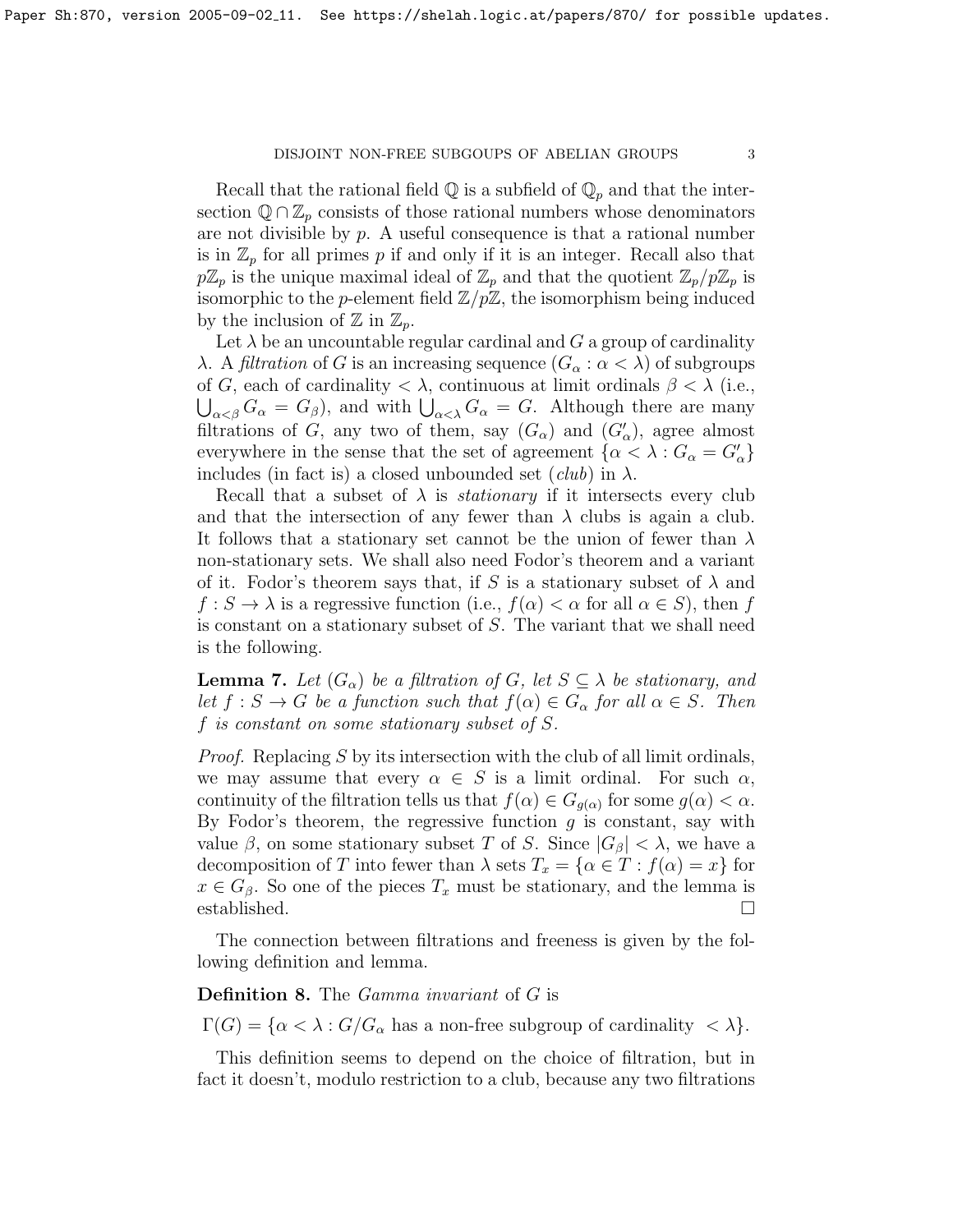agree on a club. In particular, the statement " $\Gamma(G)$  is stationary" has the same truth value for all choices of the filtration.

# <span id="page-3-1"></span>**Lemma 9.**  $\Gamma(G)$  is stationary if and only if  $\text{nfrk}(G) = \lambda$ .

*Proof.* Suppose first that  $\Gamma(G)$  is not stationary and is therefore disjoint from some club C. Let  $c : \lambda \to C$  be the function enumerating C in increasing order. We construct, by induction on  $\alpha$ , a free basis  $B_{\alpha}$  for  $G_{c(\alpha)}/G_{c(0)}$  such that  $B_\alpha \subseteq B_\beta$  whenever  $\alpha < \beta$ . This is trivial for  $\alpha = 0$ . Continuity of c (because C is closed) lets us simply take unions at limit stages. At a successor step, say from  $\alpha$  to  $\alpha + 1$ , remember that  $c(\alpha) \in C \subseteq \lambda - \Gamma(G)$ , so  $G_{c(\alpha+1)}/G_{c(\alpha)}$  has a free basis. Pick one representative in  $G_{c(\alpha+1)}$  for each member of this basis, and adjoin the chosen representatives to  $B_{\alpha}$  to get  $B_{\alpha+1}$ . At the end of the induction,  $\bigcup_{\alpha<\lambda} B_{\alpha}$  is a free basis for  $G/G_{c(0)}$ . Since homomorphisms onto free groups split, G is isomorphic to the direct sum of  $G_{c(0)}$  and a free group. So nfrk $(G) \leq |G_{c(0)}| < \lambda$ .

For the converse, suppose  $G = H \oplus F$  where  $|H| < \lambda$  and F is free. Fix a free basis for F, necessarily of cardinality  $\lambda$ , and enumerate it in a sequence of order-type  $\lambda$ . Then G has a filtration whose  $\alpha^{\text{th}}$ element  $G_{\alpha}$  is the subgroup generated by H and the first  $\alpha$  elements in the enumeration of the basis of F. Then each of the quotients  $G/G_{\alpha}$  is free, with a basis represented by all but the first  $\alpha$  elements of the basis of F. Therefore, all subgroups of  $G/G_{\alpha}$  are also free. So  $\Gamma(G)$  is empty for this filtration, and therefore non-stationary for all filtrations.

It will be convenient to use filtrations normalized as follows.

<span id="page-3-0"></span>**Lemma 10.** G has a filtration  $(G_\alpha : \alpha < \lambda)$  such that

- each  $G_{\alpha}$  is a pure subgroup of G, and
- whenever  $G/G_{\alpha}$  has a non-free subgroup of cardinality  $\langle \lambda \rangle$ (*i.e.*, whenever  $\alpha \in \Gamma(G)$  as calculated with this filtration), then  $G_{\alpha+1}/G_{\alpha}$  is such a subgroup.

*Proof.* Starting with any filtration  $(H_{\alpha})$  of G, we produce a new filtration with the desired additional properties by defining  $G_{\alpha}$  inductively. Start with  $G_0 = (H_0)_*,$  and at limit ordinals take unions (as demanded by the definition of filtration). At a successor step from  $\alpha$ to  $\alpha + 1$ , first choose a subgroup K of G, of cardinality  $\langle \lambda \rangle$ , such that  $G_{\alpha} \subsetneq K$  and such that, if possible,  $K/G_{\alpha}$  is not free. Then let  $G_{\alpha+1} = (H_{\alpha+1} + K)_*.$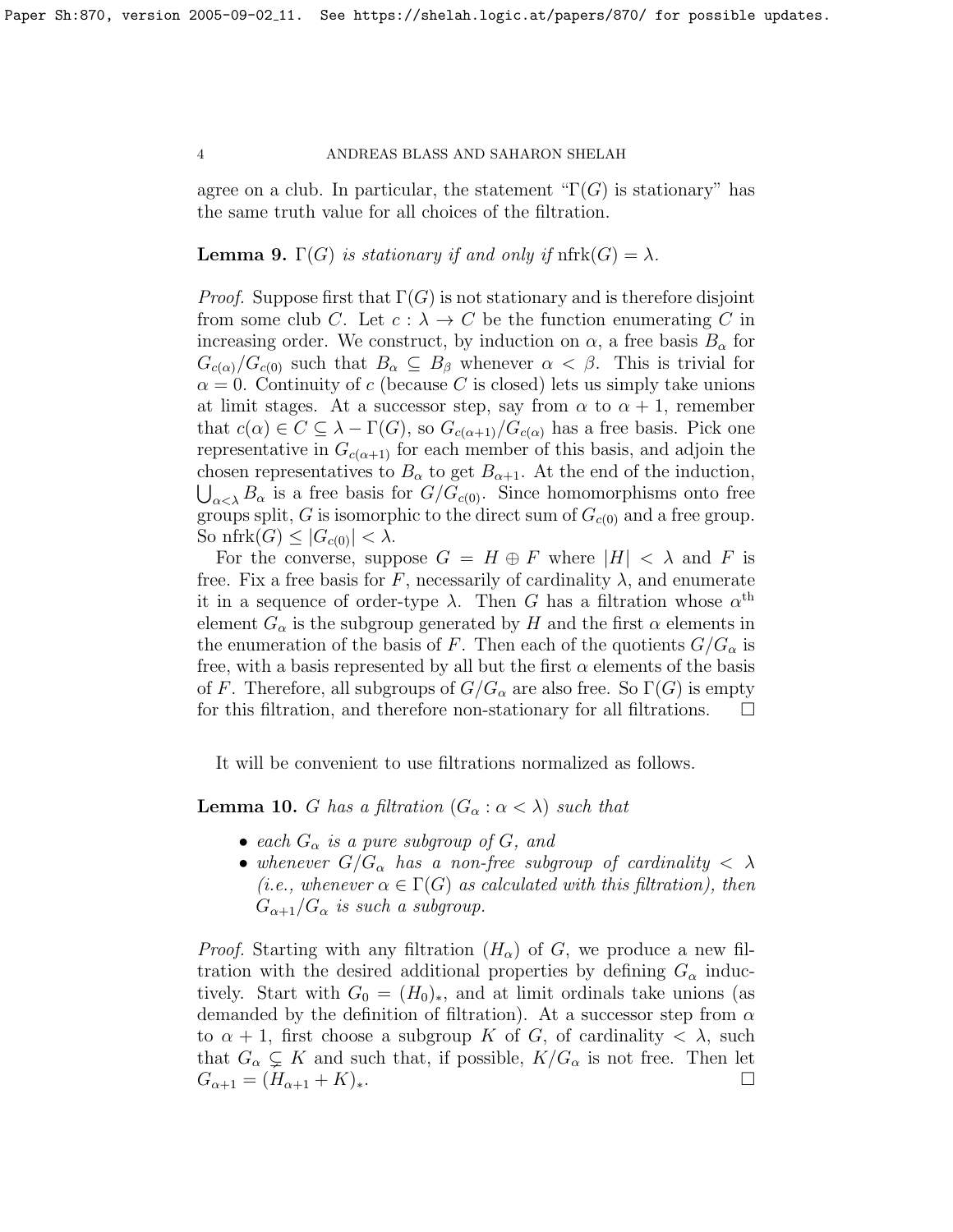# 3. Proof for Regular Non-Free Rank

<span id="page-4-0"></span>In this section, we shall establish Theorem [3](#page-0-0) in the case that  $nfrk(G)$ is an uncountable, regular cardinal  $\lambda$ . We may assume, without loss of generality, that  $|G| = \lambda$ . Indeed, if G were larger, we could use, in place of G, the summand H in the decomposition  $G \cong H \oplus F$  given by the definition of  $nfrk(G)$ . This H has rank, cardinality, and non-free rank all equal to  $\lambda$ , and of course if we find  $\lambda$  pairwise disjoint nonfree subgroups in  $H$  then these will serve in  $G$  as well. From now on, assume  $|G| = \lambda$ .

For the rest of this section, we fix a filtration  $(G_{\alpha}: \alpha < \lambda)$  with the properties in Lemma [10.](#page-3-0) We define  $\Gamma(G)$  using this filtration in Definition [8,](#page-2-0) and we note that, by Lemma [9,](#page-3-1)  $\Gamma(G)$  is a stationary subset of  $\lambda$ .

For each  $\alpha \in \Gamma(G)$ , the properties of  $(G_{\alpha})$  in Lemma [10](#page-3-0) imply that  $G_{\alpha+1}/G_{\alpha}$  is a torsion-free, non-free group. Let  $Y_{\alpha}$  be a maximal linearly independent subset of this group. By linear independence, the subgroup  $\langle Y_{\alpha} \rangle$  generated by  $Y_{\alpha}$  is free, and by maximality, its purification  $\langle Y_{\alpha}\rangle_*$  is all of  $G_{\alpha+1}/G_{\alpha}$ . Choose, for each element of  $Y_{\alpha}$ , a representative in  $G_{\alpha+1}$ , and let  $X_{\alpha}$  be the set of these chosen representatives. Thus, the projection from  $G_{\alpha+1}$  to its quotient modulo  $G_{\alpha}$ maps  $X_{\alpha}$  one-to-one onto  $Y_{\alpha}$ .

Expressing the properties of  $Y_\alpha$  in the quotient group as properties "modulo  $G_{\alpha}$ " of  $X_{\alpha}$  in the group  $G_{\alpha+1}$  we obtain the following.

## <span id="page-4-1"></span>Lemma 11.

- $X_{\alpha}$  is linearly independent modulo  $G_{\alpha}$ . That is, if  $G_{\alpha}$  contains a linear combination, with integer coefficients, of members of  $X_{\alpha}$ , then all the coefficients are zero.
- $(\langle X_{\alpha} \rangle + G_{\alpha})_{*} = G_{\alpha+1}.$

Proof. For the first assertion, notice that such a linear combination, when projected to the quotient modulo  $G_{\alpha}$ , becomes a linear combination of members of  $Y_{\alpha}$  that equals zero. So the linear independence of  $Y_{\alpha}$  in the quotient group gives the required conclusion.

For the second assertion, consider an arbitrary element  $a \in G_{\alpha+1}$ . Its image  $\bar{a}$  in  $G_{\alpha+1}/G_{\alpha}$  has a multiple  $n\bar{a} \in \langle Y_{\alpha} \rangle$  for some non-zero  $n \in \mathbb{Z}$ . Since the projection maps  $X_{\alpha}$  onto  $Y_{\alpha}$  and thus maps  $\langle X_{\alpha} \rangle$ onto  $\langle Y_{\alpha} \rangle$ , we have an element  $z \in \langle X_{\alpha} \rangle$  projecting to  $n\bar{a}$ . So na and z project to the same element, which means  $na = z + g$  for some  $g \in G_\alpha$ . This equation establishes that a is in the purification of  $\langle X_{\alpha} \rangle + G_{\alpha}$ , as required.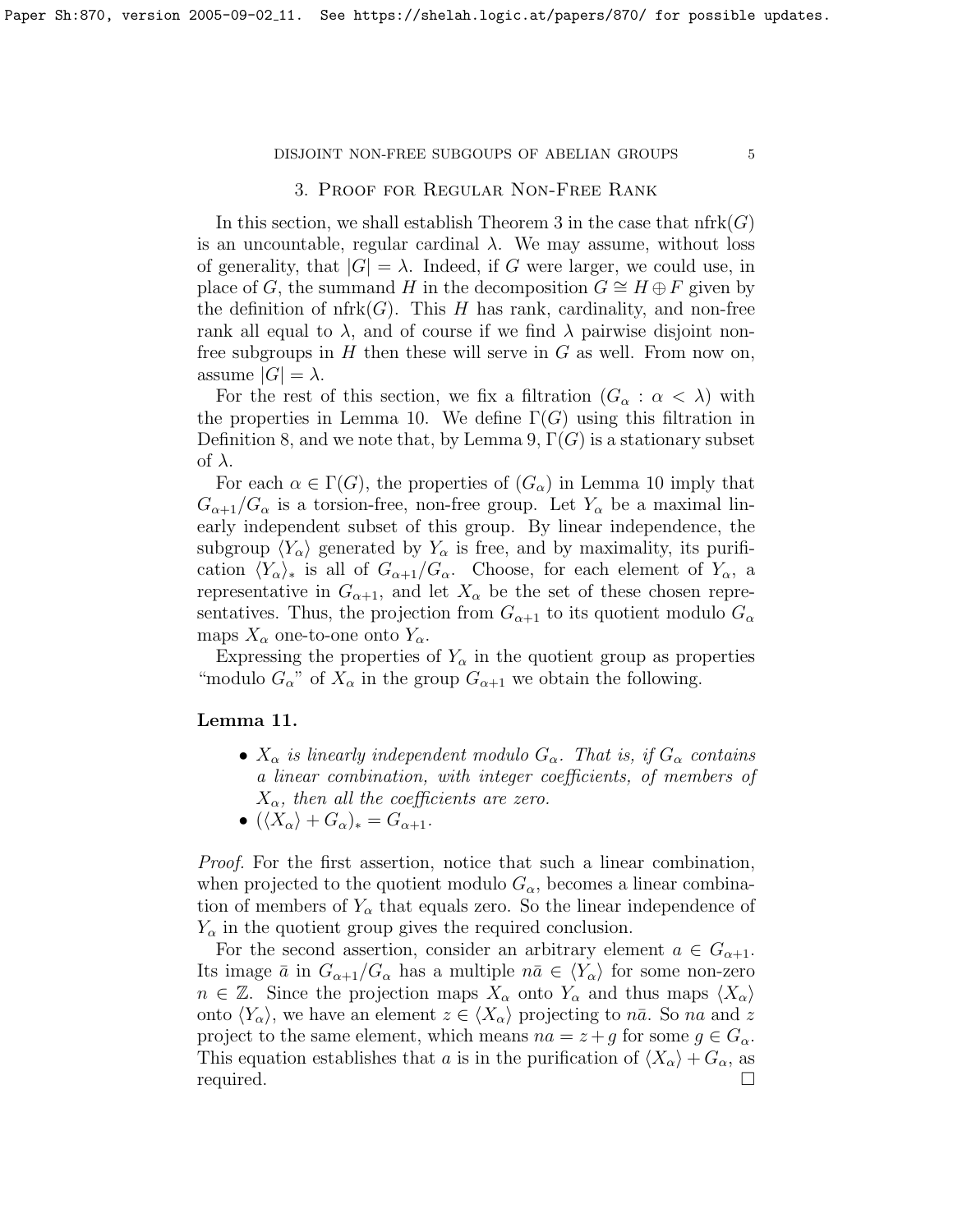Temporarily fix an arbitrary stationary subset T of  $\Gamma(G)$ . Using T we define a subgroup  $L$  of  $G$  by

$$
L = \left\langle \bigcup_{\beta \in T} X_{\beta} \right\rangle_*.
$$

Our immediate objective, and indeed the main part of our argument for Theorem [3](#page-0-0) when  $nfrk(G)$  is uncountable, is to show that L is not free.

For this purpose, we shall use Lemma [9](#page-3-1) and show that  $\Gamma(L)$  is stationary. (So we shall have not only that  $L$  is not free but that nfrk $(L) = \lambda$ .) In fact, we shall prove more, namely that  $\Gamma(L)$  contains all of the stationary set  $T$  except for some non-stationary subset.

To begin the analysis of  $\Gamma(L)$ , we must choose a filtration of L to use in the definition of  $\Gamma(L)$ , and two natural choices present themselves. One is the restriction to  $L$  of the filtration we already have for  $G$ , i.e.,  $(G_{\alpha} \cap L : \alpha < \lambda)$ . The other is obtained from the way L is generated by the  $X_{\alpha}$ 's; this filtration is  $(L_{\alpha} : \alpha < \lambda)$ , where

$$
L_{\alpha} = \Big\langle \bigcup_{\substack{\beta \in T \\ \beta < \alpha}} X_{\beta} \Big\rangle_*.
$$

We shall want to use each of these occasionally. Fortunately, as mentioned earlier, these two filtrations (like any two filtrations of the same group) agree on a club. Let  $T_1$  be the intersection of T with such a club. To show that  $\Gamma(L)$  contains all but a non-stationary part of T, it suffices, since  $T - T_1$  is non-stationary, to prove that  $\Gamma(L)$  contains all but a non-stationary part of  $T_1$ .

So our objective is now to show that the "exceptional" set

$$
W = \{ \alpha \in T_1 : \alpha \notin \Gamma(L) \}
$$

is not stationary. Suppose, toward a contradiction, that  $W$  is stationary.

For each  $\alpha \in W$ , we have the following two facts:

- $L_{\alpha+1}/L_{\alpha}$  is free.
- $L_{\alpha} = L_{\alpha+1} \cap G_{\alpha}$ .

The first of these is immediate because  $\alpha \notin \Gamma(L)$ . The second follows from

$$
L_{\alpha} \subseteq L_{\alpha+1} \cap G_{\alpha} \subseteq L \cap G_{\alpha} = L_{\alpha},
$$

where the first inclusion uses the fact that  $L_{\alpha}$  is the pure subgroup of G generated by a subset  $\bigcup_{\beta \in T, \beta < \alpha} X_{\beta}$  of  $G_{\alpha}$  and  $G_{\alpha}$  is a pure subgroup of G. The second inclusion is trivial, and the final equality uses the fact that  $\alpha \in T_1$  so the two filtrations agree at  $\alpha$ .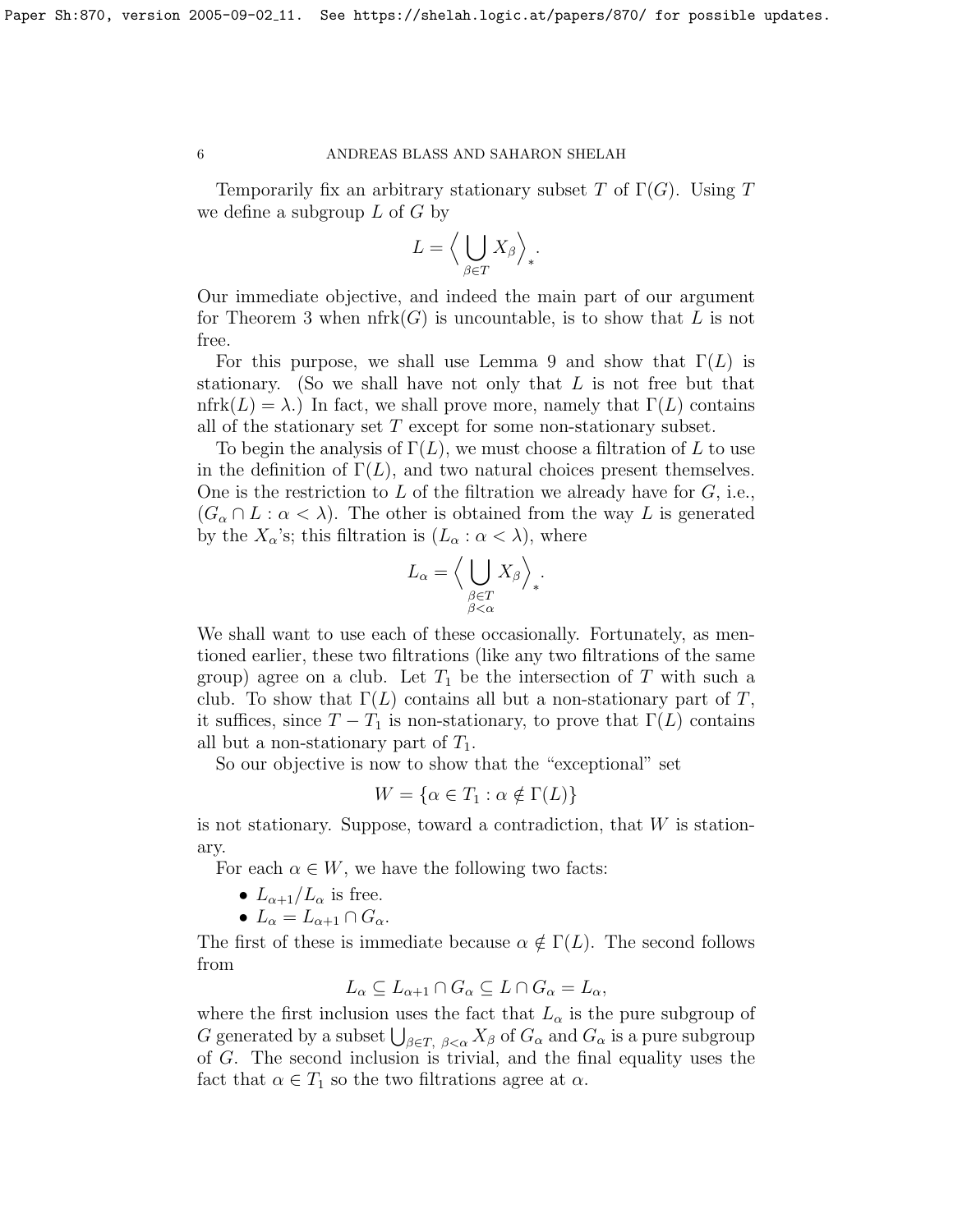Combining the two facts just established, we have, for each  $\alpha \in W$ , that the following group is free:

$$
\frac{L_{\alpha+1}}{L_{\alpha+1} \cap G_{\alpha}} \cong \frac{L_{\alpha+1} + G_{\alpha}}{G_{\alpha}}.
$$

Contrast this with the fact that, since  $\alpha \in T \subset \Gamma(G)$ , the following group is not free:

$$
\frac{G_{\alpha+1}}{G_{\alpha}} = \frac{(\langle X_{\alpha} \rangle + G_{\alpha})_*}{G_{\alpha}}.
$$

(Here we use that our filtration was chosen to satisfy the second conclusion of Lemma [10.](#page-3-0)) Since subgroups of free groups are free, we conclude that

$$
(\langle X_{\alpha}\rangle + G_{\alpha})_* \not\subseteq L_{\alpha+1} + G_{\alpha}.
$$

Choose, for each  $\alpha \in W$ , some element  $g_{\alpha} \in (\langle X_{\alpha}\rangle + G_{\alpha})_*$  that is not in  $L_{\alpha+1} + G_{\alpha}$ . By definition of purification, we have some  $n_{\alpha} \in \mathbb{Z} - \{0\}$ such that  $n_{\alpha}g_{\alpha} \in \langle X_{\alpha} \rangle + G_{\alpha}$ . That is,  $n_{\alpha}g_{\alpha} = c_{\alpha} + h_{\alpha}$  where  $c_{\alpha}$  is a linear combination, with integer coefficients, of elements of  $X_{\alpha}$  and where  $h_{\alpha} \in G_{\alpha}$ .

Because we assumed, toward a contradiction, that  $W$  is stationary, and because  $h_{\alpha} \in G_{\alpha}$  for all  $\alpha \in W$ , Lemma [7](#page-2-1) gives us a stationary set  $W_1 \subseteq W$  such that  $h_\alpha$  is the same element h for all  $\alpha \in W_1$ . Furthermore, since the values of  $n_{\alpha}$  all lie in the countable set  $\mathbb{Z}$ , there is a stationary  $W_2 \subseteq W_1$  such that  $n_\alpha$  has the same value n for all  $\alpha \in W_2$ .

Let  $\alpha < \beta$  be any two elements of  $W_2$ . Then we have

$$
ng_{\alpha} = c_{\alpha} + h
$$

$$
ng_{\beta} = c_{\beta} + h.
$$

Subtract to get

$$
n(g_{\beta}-g_{\alpha})=c_{\beta}-c_{\alpha}.
$$

Both  $c_{\alpha}$  and  $c_{\beta}$  are linear combinations of elements of  $X_{\alpha}\cup X_{\beta}\subseteq L_{\beta+1}$ . So  $L_{\beta+1}$  contains the right side of the last equation. As  $L_{\beta+1}$  is pure in G, it follows that  $g_{\beta} - g_{\alpha} \in L_{\beta+1}$  and so  $g_{\beta} \in g_{\alpha} + L_{\beta+1}$ .

Notice that  $G_\beta$  includes  $G_\alpha$  (because  $\alpha < \beta$ ), and  $X_\alpha$  (because  $X_\alpha \subseteq$  $G_{\alpha+1}$  and  $\alpha+1 \leq \beta$ ), and therefore  $\langle X_{\alpha} \rangle + G_{\alpha}$ , and therefore  $(\langle X_{\alpha} \rangle +$  $(G_{\alpha})_*$  (because, according to the first conclusion of Lemma [10,](#page-3-0)  $G_{\beta}$  is a pure subgroup of G). We chose  $g_{\alpha}$  from this last group, so we have  $g_{\alpha} \in G_{\beta}$ . But then the result from the preceding paragraph gives us that  $g_{\beta} \in G_{\beta} + L_{\beta+1}$ , which contradicts our choice of  $g_{\beta}$ .

This contradiction completes the proof that W cannot be stationary and therefore L is not free.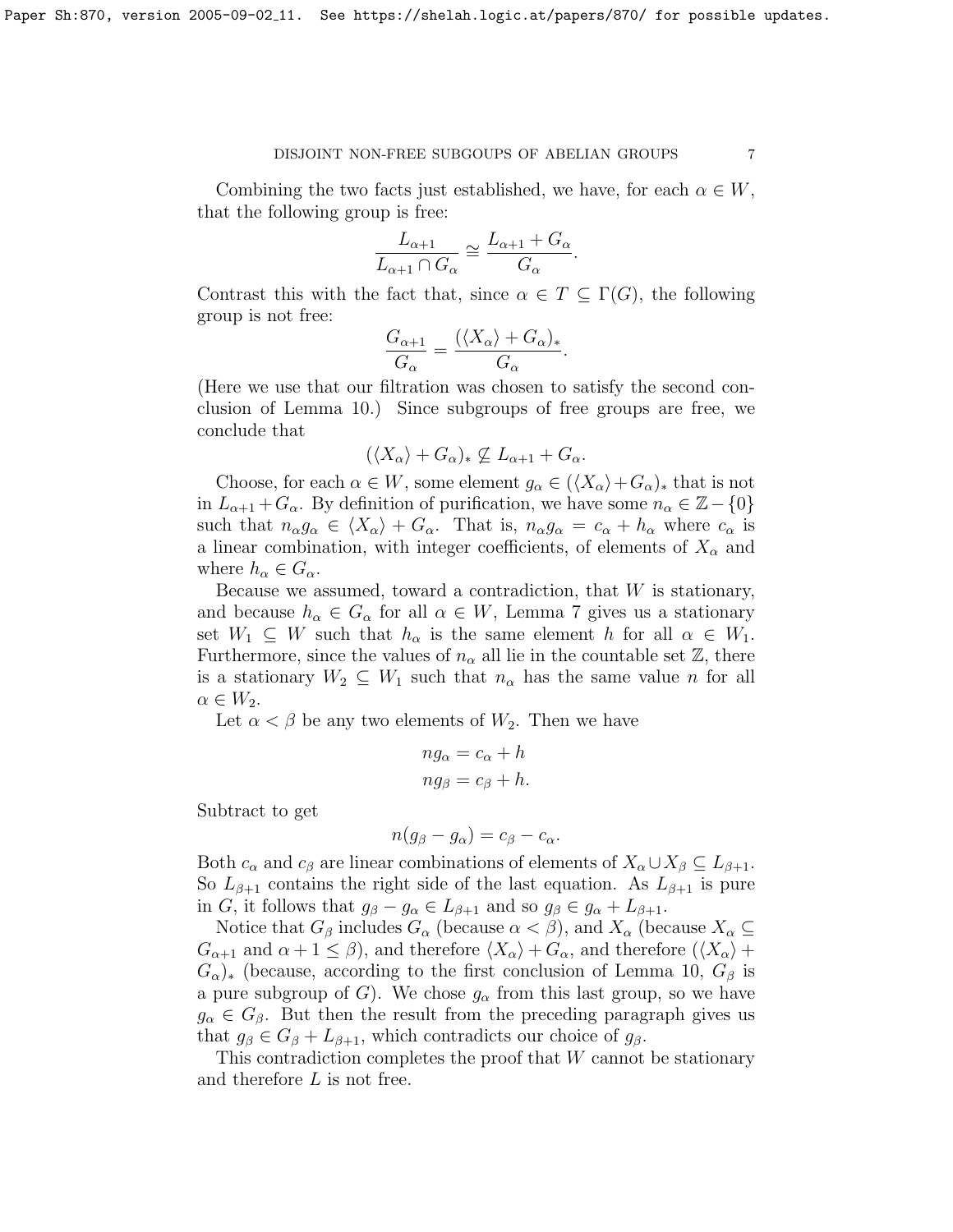Recall that L was defined in terms of an arbitrary but fixed stationary  $T \subseteq \Gamma(G)$ . We shall now need to vary T, so, to indicate the dependence of L on T, we write  $L(T)$  for what was previously called simply  $L$ .

<span id="page-7-2"></span>**Lemma 12.** If  $T_1$  and  $T_2$  are disjoint stationary subsets of  $\Gamma(G)$ , then the subgroups  $L(T_1)$  and  $L(T_2)$  are disjoint.

*Proof.* Notice first that, if two subgroups  $H_1$  and  $H_2$  are disjoint, then so are their purifications. Indeed, if the purifications had a common non-zero element x, then x would have non-zero multiples  $n_1x \in H_1$ and  $n_2x \in H_2$ . But then  $n_1n_2x$  would be a non-zero element in  $H_1 \cap H_2$ contrary to hypothesis.

So to prove the lemma, it suffices to prove that the subgoups generated by  $\bigcup_{\beta \in T_1} X_\beta$  and  $\bigcup_{\beta \in T_2} X_\beta$  are disjoint. Suppose, toward a contradiction, that they are not disjoint, choose a non-zero element in their intersection, and write it first as a linear combination  $c_1$  of elements of  $\bigcup_{\beta \in T_1} X_\beta$  and second as a linear combination  $c_2$  of elements of  $\bigcup_{\beta \in T_2} X_{\beta}$ . Let  $\beta$  be the largest of the finitely many ordinals such that elements of  $X_\beta$  occur in these linear combinations with non-zero coefficients. Since  $T_1$  and  $T_2$  are disjoint,  $\beta$  is in only one of them, say T<sub>1</sub>. Split  $c_1$  as  $c'_1 + c''_1$  where  $c'_1 \neq 0$  contains the terms from  $X_\beta$  and  $c''_1$ contains the terms from  $X_{\alpha}$ 's with  $\alpha < \beta$ . Then  $c'_1 = c_2 - c''_1 \in G_{\beta}$ . This contradicts the linear independence of  $X_{\beta}$  modulo  $G_{\beta}$  in Lemma [11.](#page-4-1)  $\square$ 

Because of this lemma and the non-freeness of  $L(T)$  for all stationary  $T \subseteq \Gamma(G)$ , we can get as many pairwise disjoint, non-free subgroups of G as we can get pairwise disjoint, stationary subsets of  $\Gamma(G)$ . It remains only to quote Solovay's famous theorem [\[6,](#page-18-0) Theorem 9] that, for any uncountable regular cardinal  $\lambda$ , every stationary subset of  $\lambda$ can be partitioned into  $\lambda$  pairwise disjoint, stationary subsets.

## 4. Proof for Singular Non-Free Rank

<span id="page-7-0"></span>In this section, we complete the proof of Theorem [3](#page-0-0) by treating the case of singular  $nfrk(G)$ . An important ingredient of the proof is the following consequence of the second author's singular compactness theorem.

<span id="page-7-1"></span>**Lemma 13.** Assume that  $\kappa < \lambda$  are infinite cardinals, that  $\lambda$  is singular, that G is a group of cardinality  $\lambda$ , and that every subgroup H of G with  $|H| < \lambda$  has nfrk $(H) \leq \kappa$ . Then nfrk $(G) \leq \kappa$ .

Proof. This follows from the singular compactness theorem of [\[5\]](#page-18-1). It is explicitly stated in [\[2,](#page-17-1) Theorem 2]. (To avoid possible confusion,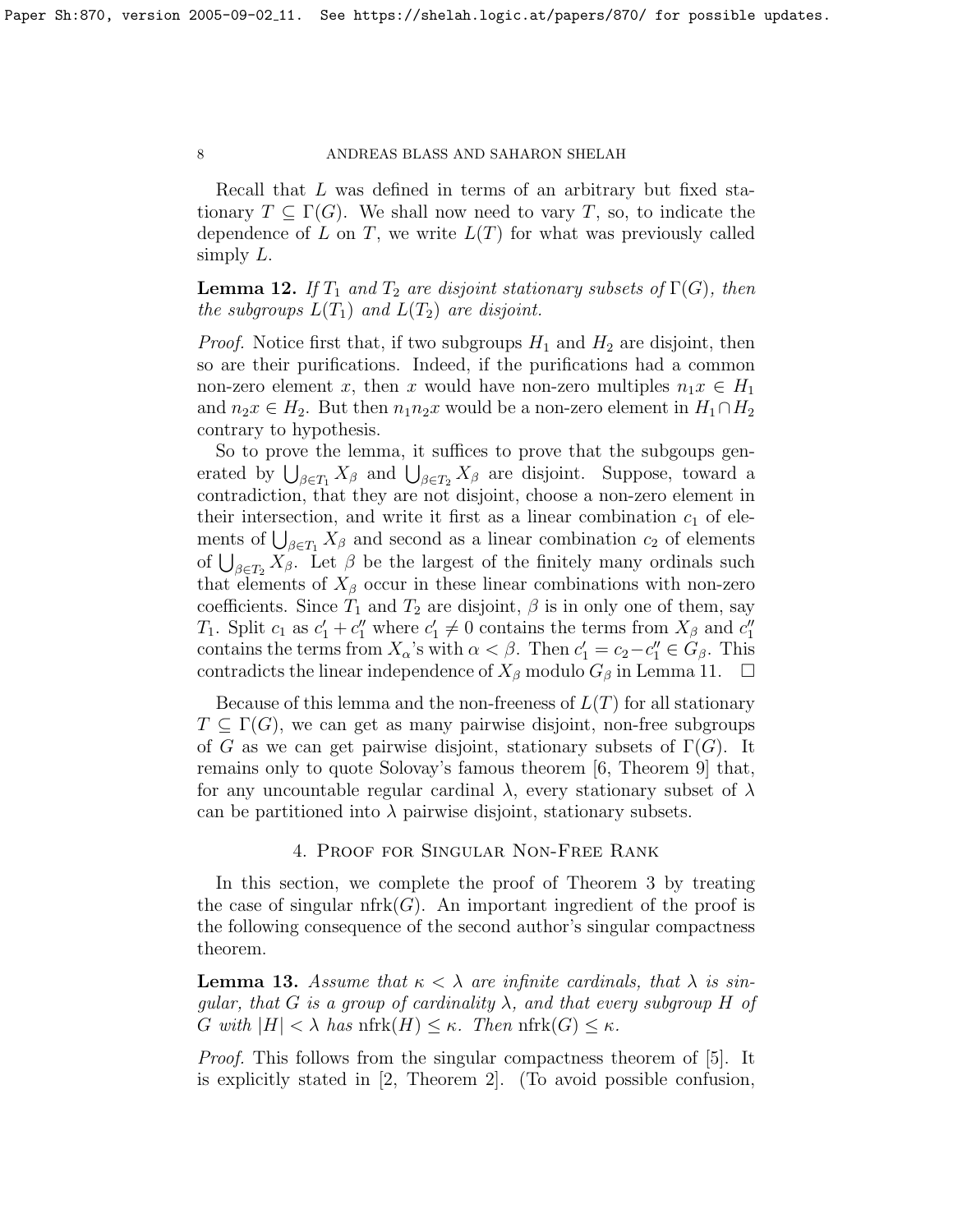note that in  $[2]$  " $\kappa$ -generated" means generated by strictly fewer than  $\kappa$  elements.) For an easier proof, see [\[3\]](#page-17-2).

Our use of this lemma will be via the following consequence.

<span id="page-8-0"></span>**Lemma 14.** Let G be a group whose non-free rank is a singular cardinal λ. For any infinite cardinal  $κ < λ$ , there exists a subgroup H of G whose non-free rank is regular and satisfies  $\kappa < \text{nfrk}(H) = |H| < \lambda$ .

*Proof.* Given G,  $\lambda$ , and  $\kappa$  as in the statement of the lemma, let H be a subgroup of G with  $n \text{frk}(H)$  as small as possible subject to the constraint that  $nfrk(H) > \kappa$ . Such an H certainly exists, since  $nfrk(G) >$  $\kappa$ . By definition of nfrk $(H)$ , we can split H as the direct sum of a free group and a group  $H_1$  of cardinality nfrk $(H)$ . Then  $|H_1| = \text{nfrk}(H) =$ nfrk $(H_1)$ . Replacing H with  $H_1$  if necessary, we assume from now on that  $|H| = \text{nfrk}(H)$ .

It remains only to show that  $nfrk(H)$  is a regular cardinal and that nfrk $(H) < \lambda$ . The latter follows from the former, because  $\lambda$  is singular, and so we need only prove the regularity of  $nfrk(H)$ . Suppose, toward a contradiction, that  $n \text{frk}(H)$  is a singular cardinal. Notice that, for every subgroup K of H with cardinality smaller than  $|H|$ , we have  $nfrk(K) \leq |K| < |H| = nfrk(H)$ , and so, by minimality of  $nfrk(H)$ , we must have nfrk $(K) \leq \kappa$ . By Lemma [13,](#page-7-1) nfrk $(H) \leq \kappa$  also, but this contradicts the choice of  $H$ .

Using the lemma, we prove the singular case of Theorem [3](#page-0-0) as follows. Let G be a group with  $nfrk(G) = \lambda$  singular, let  $\mu < \lambda$  be the cofinality of  $\lambda$ , and let  $(\kappa_{\xi} : \xi < \mu)$  be a strictly increasing  $\mu$ -sequence of cardinals with supremum  $\lambda$ . Inductively define a  $\mu$ -sequence of subgroups  $G_{\xi}$  of G, with the following properties for all  $\xi < \mu$ :

- $|G_{\xi}| = \text{nfrk}(G_{\xi}).$
- nfrk $(G_{\xi})$  is a regular cardinal.
- $\kappa_{\xi} < \text{nfrk}(G_{\xi}) < \lambda$ .
- $\sum_{\eta < \xi} |G_{\eta}| < \mathrm{nfrk}(G_{\xi}).$

Once  $G_n$  is defined and has the desired properties for all  $\eta < \xi$ , we  $\sum_{\eta<\xi} |G_{\eta}|$ . Notice that this sum is strictly smaller than  $\lambda$  because obtain  $G_{\xi}$  by applying Lemma [14](#page-8-0) with  $\kappa$  equal to the larger of  $\kappa_{\xi}$  and  $|G_{\eta}| < \lambda$  for all  $\eta < \xi$  by induction hypothesis and because  $\xi < \mu =$ cf( $\lambda$ ). Thus, our  $\kappa$  is smaller than  $\lambda$ , and the H provided by Lemma [14](#page-8-0) serves as the required  $G_{\xi}$ .

The regular case of Theorem [3,](#page-0-0) proved in the previous section, applies to each  $G_{\xi}$  and provides a family  $\mathcal{D}_{\xi}$  of nfrk $(G_{\xi})$  pairwise disjoint nonfree subgroups of  $G_{\xi}$ .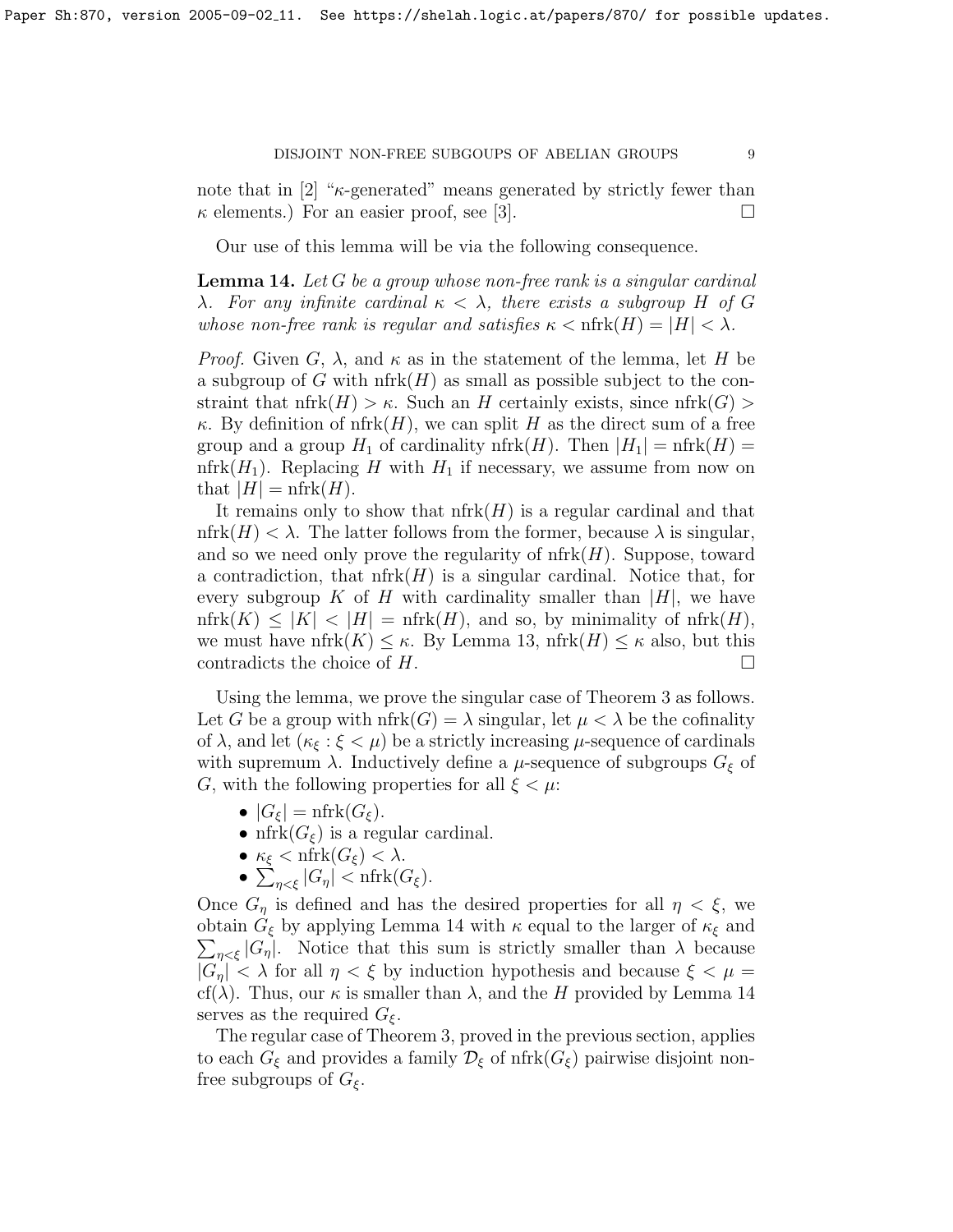Although the groups in any  $\mathcal{D}_{\xi}$  are pairwise disjoint, there may be a non-zero intersection between a group  $H \in \mathcal{D}_{\xi}$  and a group  $K \in \mathcal{D}_{\eta}$  for some  $\eta < \xi$ . But this does not happen too often. Specifically, for fixed  $\eta$ , K, and  $\xi$ , the number of such H's is at most  $|K| \leq |G_{\eta}|$  because different H's from  $\mathcal{D}_{\xi}$  would meet  $K - \{0\}$  in disjoint sets. Therefore, if we keep  $\eta$  and  $\xi$  fixed but let K vary through all elements of  $\mathcal{D}_n$ , then the number of  $H \in \mathcal{D}_{\xi}$  that have non-zero intersection with some such K is at most  $|G_{\eta}| \cdot |\mathcal{D}_{\eta}|$ . Since  $\mathcal{D}_{\eta}$  is a family of disjoint subgroups of  $G_{\eta}$ , its cardinality is at most  $|G_{\eta}|$ , and so the product  $|G_{\eta}| \cdot |\mathcal{D}_{\eta}|$  is also at most  $|G_n|$ . Now keeping  $\xi$  fixed but letting  $\eta$  vary through all ordinals  $\lt \xi$ , we find that the number of  $H \in \mathcal{D}_{\xi}$  that have non-zero intersection with some K in some earlier  $\mathcal{D}_\eta$  is at most

$$
\sum_{\eta < \xi} |G_{\eta}| < \mathrm{nfrk}(G_{\xi}).
$$

Therefore, if we discard these H's from  $\mathcal{D}_{\xi}$ , what remains is a family  $\mathcal{D}'_{\xi}$ , still of cardinality nfrk $(G_{\xi})$ , still consisting of pairwise disjoint, non-free subgroups of  $G_{\xi}$ , but enjoying the additional property that all its members are disjoint from all members of earlier  $\mathcal{D}_{\eta}$ 's and, a fortiori, from all members of earlier  $\mathcal{D}'_{\eta}$ 's.

Therefore,  $\mathcal{D}' = \bigcup_{\xi \leq \mu} \mathcal{D}'_{\xi}$  is a family of pairwise disjoint non-free subgroups of G. Its cardinality satisfies

$$
|\mathcal{D}'| = \sup\{|\mathcal{D}'_{\xi}| : \xi < \mu\}
$$
\n
$$
= \sup\{\text{nfrk}(G_{\xi}) : \xi < \mu\}
$$
\n
$$
\geq \sup\{\kappa_{\xi} : \xi < \mu\}
$$
\n
$$
= \lambda,
$$

<span id="page-9-0"></span>so the theorem is proved.

## 5. Counterexample for Countable Non-Free Rank

In this section, we construct an example of a group G with  $|G|$  =  $nfrk(G) = \aleph_0$  and with no two disjoint non-free subgroups. This shows that the uncountability assumption in Theorem [3](#page-0-0) cannot be removed.

The group G will be a subgroup of the direct sum of  $\aleph_0$  copies of the additive group  $\mathbb Q$  of rational numbers. G will be defined as the set of solutions, in this direct sum, of infinitely many  $p$ -adic conditions for all primes  $p$ . The construction of  $G$  will proceed in three phases. The first will set up some conventions and bookkeeping. The second will define, for each prime p, a certain set of vectors over  $\mathbb{Z}/p$  and a lifting of these vectors to  $\mathbb{Z}_p$ . The third will use these vectors to define the group G. After the construction is complete, we shall verify first that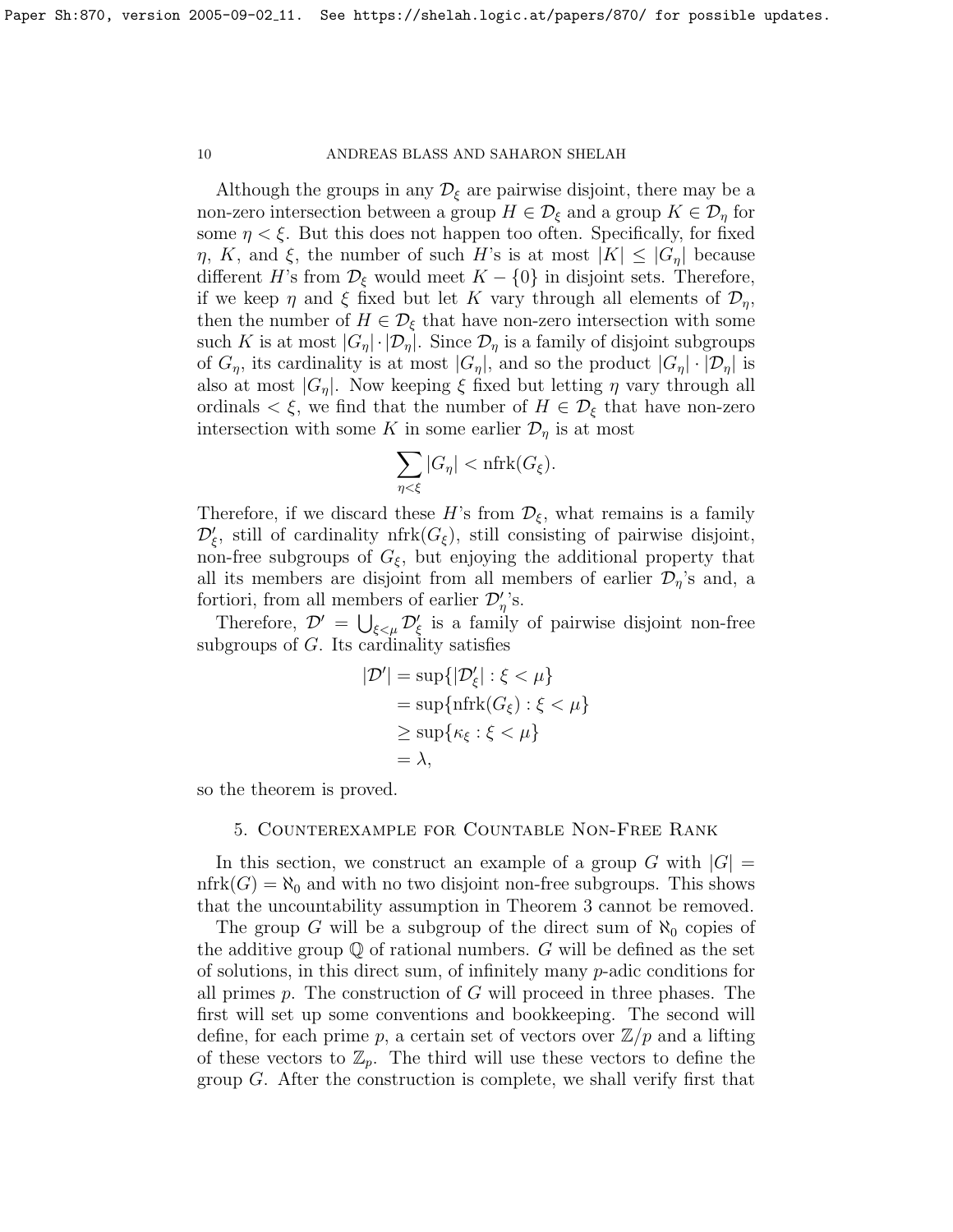$nfrk(G) = \aleph_0$  and second that G does not have two disjoint, non-free subgroups.

5.1. Conventions and bookkeeping. By a vector over a ring  $R$ , we shall usually mean an infinite sequence of elements of  $R$ , the sequence being indexed by the set  $\mathbb N$  of positive integers. (We do not include 0 in the index set, as we shall have a separate, special use for 0 later.) The rings relevant to our work will include  $\mathbb{Z}, \mathbb{Q}, \mathbb{Z}/p, \mathbb{Z}_p$ , and  $\mathbb{Q}_p$  for prime numbers p.

Occasionally, we shall need to refer to vectors of finite length l, with components indexed by  $\{1, 2, \ldots, l\}$ , but this finiteness (and the value of l) will always be explicitly stated. Furthermore, it would do no harm to identify any finitely long vector with the infinite vector obtained by appending a sequence of zeros. We use the notation  $\vec{x} \restriction l$  for the vector of length l consisting of just the first l components of  $\vec{x}$ ; under the identification in the preceding sentence,  $\vec{x} \restriction l$  can also be considered as obtained from  $\vec{x}$  by replacing all components beyond the first l by 0.

We call a vector  $\vec{x}$  finitely supported if the set  $\{i \in \mathbb{N} : x_i \neq 0\}$ , called the *support* of  $\vec{x}$ , is finite. The inner product of two vectors is defined as

$$
\langle \vec{x}, \vec{y} \rangle = \sum_{i \in \mathbb{N}} x_i y_i,
$$

provided at least one of the vectors is finitely supported, so that the infinite sum makes sense.

Partition the set  $P$  of prime numbers into infinitely many infinite pieces, and label the pieces as  $P_{\vec{x}}$ , where  $\vec{x}$  ranges over the non-zero, finitely supported, infinite vectors over Z. (The number of such vectors is  $\aleph_0$ , so the indexing makes sense.) Fix this indexed partition of P for the rest of the proof.

Also fix an enumeration, as  $(\vec{\lambda}_i : i \in \mathbb{N})$ , of all the finitely supported vectors over Q.

Recall that  $\mathbb Q$  is canonically identified with a subfield of  $\mathbb Q_p$ , and that under this identification  $\mathbb Z$  becomes a subring of  $\mathbb Z_p$ . This inclusion of  $\mathbb{Z}$  in  $\mathbb{Z}_p$  induces an isomorphism between the quotients modulo  $p$ ,  $\mathbb{Z}/p \cong \mathbb{Z}_p/p\mathbb{Z}_p$ . We write  $[x]_p$ , or just  $[x]$  when p is clear from the context, for the equivalence class of x modulo p; here x is in  $\mathbb{Z}$  or  $\mathbb{Z}_p$ , and [x] is in  $\mathbb{Z}/p$ . We refer to x as a representative of [x]. We use the same notation for vectors;  $[\vec{x}]_p$  is obtained from  $\vec{x}$  by reducing all components modulo p.

5.2. Useful sets of vectors. For this subsection, let  $p$  be a fixed prime. Later, the work we do here will be applied to all primes, but it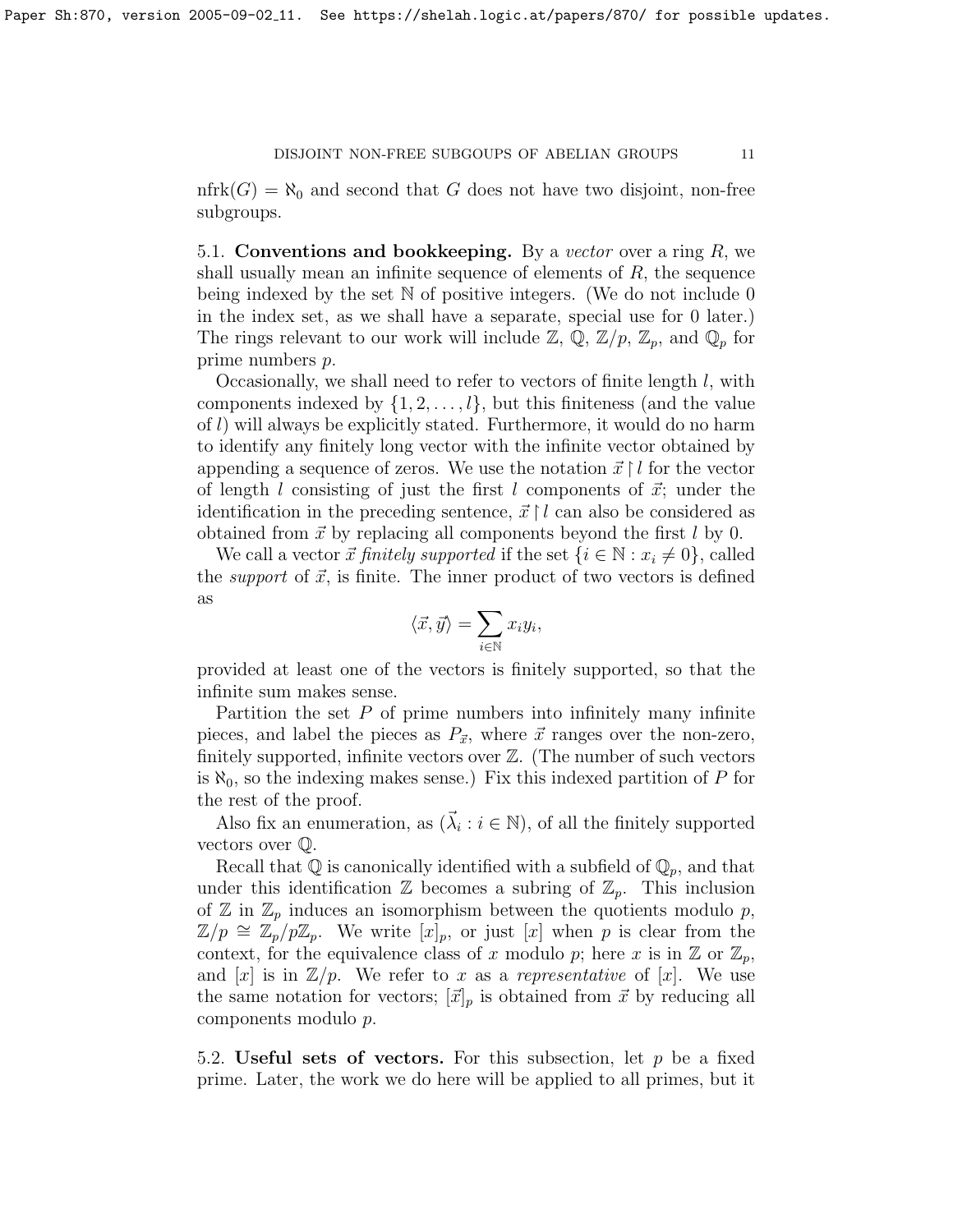is notationally and conceptually easier to begin with just one p. Let  $\vec{x}$ be the unique vector such that  $p \in P_{\vec{x}}$ . Recall that this  $\vec{x}$  is a non-zero, finitely supported vector over  $\mathbb{Z}$ . Thus,  $[\vec{x}]$  is a finitely supported (but possibly zero) vector over  $\mathbb{Z}/p$ .

We define a finite set M of vectors over  $\mathbb{Z}/p$  as follows. Choose an integer l larger than p and all elements of the support of  $\vec{x}$ . M will be described as a set of finite vectors, in  $(\mathbb{Z}/p)^l$ , but we really mean the infinite vectors obtained by appending a sequence of zeros.

If  $[\vec{x}] = \vec{0}$ , then M consists of all the vectors in  $(\mathbb{Z}/p)^l$ . If, on the other hand,  $[\vec{x}] \neq \vec{0}$ , then we proceed as follows. Call an index i or the corresponding vector  $\vec{\lambda}_i$  (from the enumeration fixed above) relevant if  $i < p-1$  and p does not divide the denominator of any component of  $\vec{\lambda}_i$ . For each relevant i, the components of  $\vec{\lambda}_i$  are in  $\mathbb{Z}_p$ , so it makes sense to reduce them modulo p, obtaining a vector  $[\vec{\lambda}_i]$  over  $\mathbb{Z}/p$ . Choose a non-zero  $a \in \mathbb{Z}/p$  that is distinct from  $\langle [-\vec{\lambda}_i], [\vec{x}] \rangle$  for all relevant i. The requirement, in the definition of relevance, that  $i < p - 1$  means that at most  $p-2$  indices are relevant, so a suitable a exists. Now let M consist of all those  $\vec{m} \in (\mathbb{Z}/p)^l$  such that  $\langle \vec{m}, \vec{x} \rangle = a$ .

Before proceeding further, we summarize the properties of M that we shall need later.

<span id="page-11-0"></span>**Lemma 15.** The set  $M \subseteq (\mathbb{Z}/p)^l$  defined here has the following properties.

- (1) For each  $k \leq l$ , the truncations to k of the vectors in M span  $(\mathbb{Z}/p)^k$ .
- (2) The same holds for the truncations to k of the translates  $[\vec{\lambda}_i] + M$ for each relevant  $\lambda_i$ .
- (3) As  $\vec{m}$  varies through M, all the inner products  $\langle \vec{m}, [\vec{x}] \rangle$  have the same value a.
- (4) This value a is non-zero and different from  $\langle [-\vec{\lambda}_i], [\vec{x}] \rangle$  for all relevant i provided  $[\vec{x}] \neq \vec{0}$ .

*Proof.* If  $[\vec{x}] = \vec{0}$  then item (3) is obvious with  $a = 0$  and item (4) doesn't apply. If  $[\vec{x}] \neq \vec{0}$  then items (3) and (4) are explicitly in the definition of M.

As for items (1) and (2), it suffices to prove these for  $k = l$ , since truncation to smaller  $k$ 's commutes with linear combinations. So assume  $k = l$ . If  $[\vec{x}] = \vec{0}$  then both (1) and (2) are obvious as M is all of  $(\mathbb{Z}/p)^l$ . So assume  $[\vec{x}] \neq \vec{0}$ . Then M is defined as a certain affine hyperplane in  $(\mathbb{Z}/p)^l$ . Since  $a \neq 0$ , this hyperplane does not pass through the origin, and therefore it spans  $(\mathbb{Z}/p)^l$ . This proves (1). For (2), observe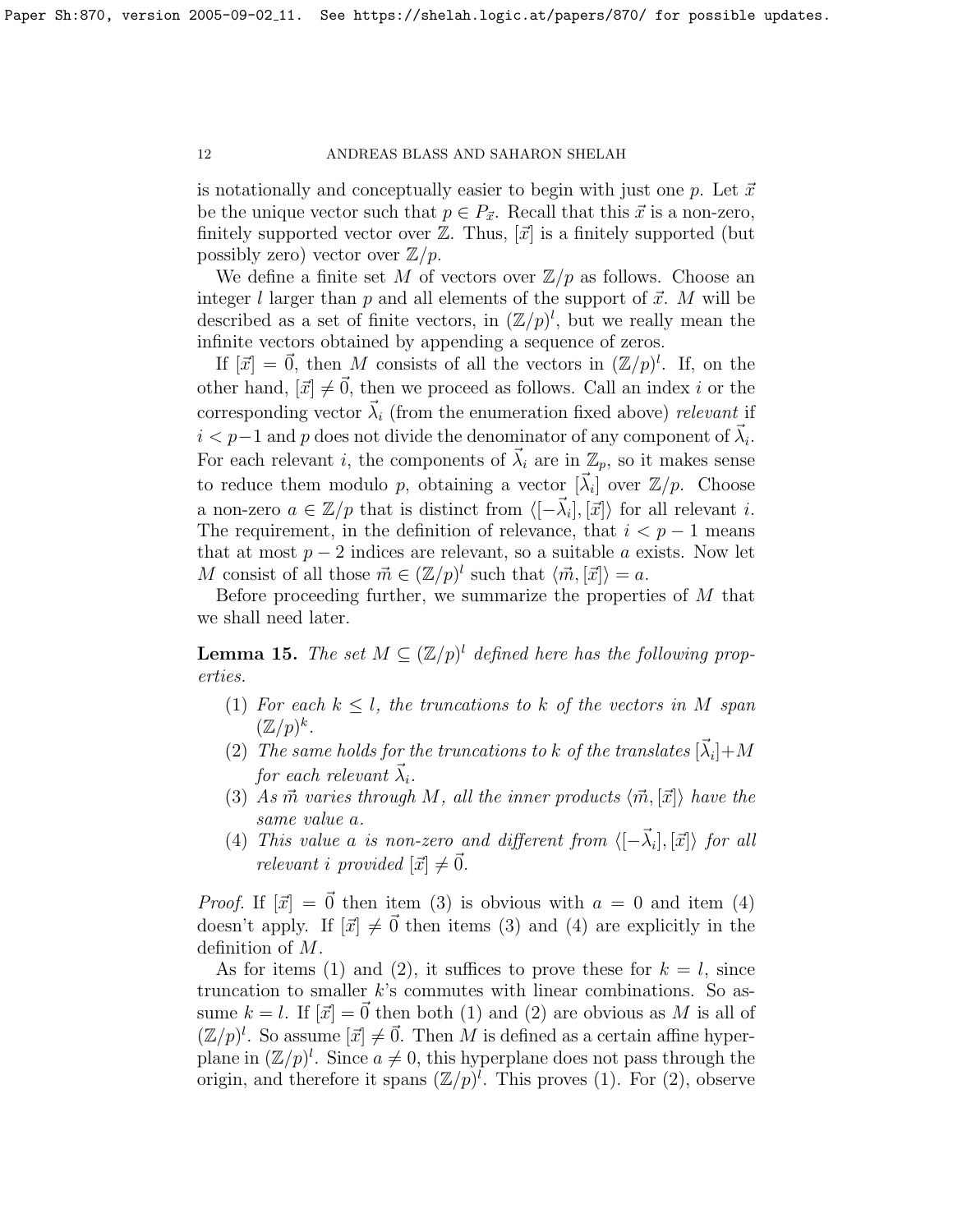that  $[\vec{\lambda}_i] + M$  is another affine hyperplane, a translate of M. It does not pass through the origin either, because  $a \neq \langle [-\vec{\lambda}_i], [\vec{x}] \rangle$ . So it, too, spans  $(\mathbb{Z}/p)^l$ , and (2) is proved.

The next step is to lift M to an infinite set of vectors over  $\mathbb{Z}_p$ . For this, we regard the vectors in  $M$  as having infinite length (rather than l), by appending zeros. Arbitrarily choose, for each  $\vec{m} \in M$ , a countable infinity of vectors  $\vec{\psi}$  over  $\mathbb{Z}_p$  with  $[\vec{\psi}] = \vec{m}$ . Let  $\Psi$  be the set of all the resulting vectors, for all  $\vec{m}$  together.

Partition the set  $\Psi$  into infinitely many pieces  $\Psi_k$   $(k \in \mathbb{N})$  with  $|\Psi_k| = k + 1$ . For each k, we shall modify the  $k + 1$  vectors in  $\Psi_k$ so that their truncations to k become affinely independent over  $\mathbb{Q}_p$ . Affine independence means that not only do these  $k + 1$  vectors span  $\mathbb{Q}_p^k$  but they continue to span if any fixed vector is added to all of them. Any set of  $k + 1$  vectors in a k-dimensional vector space over  $\mathbb{Q}_p$  (or over any valued field with a non-trivial valuation) can be made affinely independent by an arbitrarily small perturbation. For our modification of  $\Psi_k$ , we use a perturbation that is small in the *p*-adic norm, so that each vector  $\psi$  is modified by adding something divisible in  $\mathbb{Z}_p$  by p. Thus, the reduction modulo p,  $[\psi]$  is unaffected. Let the perturbed vectors constitute  $\Phi_k$ , and let  $\Phi = \bigcup_{k \in \mathbb{N}} \Phi_k$ . Note that all the vectors in  $\Phi$  have, like those in  $\Psi$ , all their components in  $\mathbb{Z}_p$ .

<span id="page-12-0"></span>**Lemma 16.** The set  $\Phi$  of vectors over  $\mathbb{Z}_p$  constructed here has the following properties.

- (1) For each  $k \leq p$ , the vectors  $[\vec{\varphi}] \restriction k$  for  $\vec{\varphi} \in \Phi$  span  $(\mathbb{Z}/p)^k$ .
- (2) The same holds for the translates  $[\vec{\lambda}_i] + [\vec{\varphi}]$ , truncated at k, for each relevant  $\vec{\lambda}_i$ .
- (3) As  $\vec{\varphi}$  varies through  $\Phi$ , all the inner products  $\langle [\vec{\varphi}], [\vec{x}] \rangle$  have the same value a.
- (4) This value a is non-zero and different from  $\langle [-\vec{\lambda}_i], [\vec{x}] \rangle$  for all relevant i provided  $[\vec{x}] \neq \vec{0}$ .
- (5) For every k, there are  $k + 1$  vectors  $\vec{\varphi}_0, \vec{\varphi}_1, \ldots, \vec{\varphi}_k \in \Phi$  such that, for any vector  $\lambda$  over  $\mathbb{Q}$ , the truncated vectors  $(\vec{\varphi}_i + \vec{\lambda}) \restriction k$  $span\ \mathbb{Q}_p^k.$

*Proof.* By construction, the reductions modulo p of the vectors in  $\Phi$  are the same as those of the vectors in  $\Psi$ , namely the vectors in M (each repeated  $\aleph_0$  times). Therefore, the first four conclusions of the present lemma follow immediately from the corresponding items in Lemma [15.](#page-11-0) (For the first item, remember that the l in Lemma [15](#page-11-0) was  $\geq p$ .)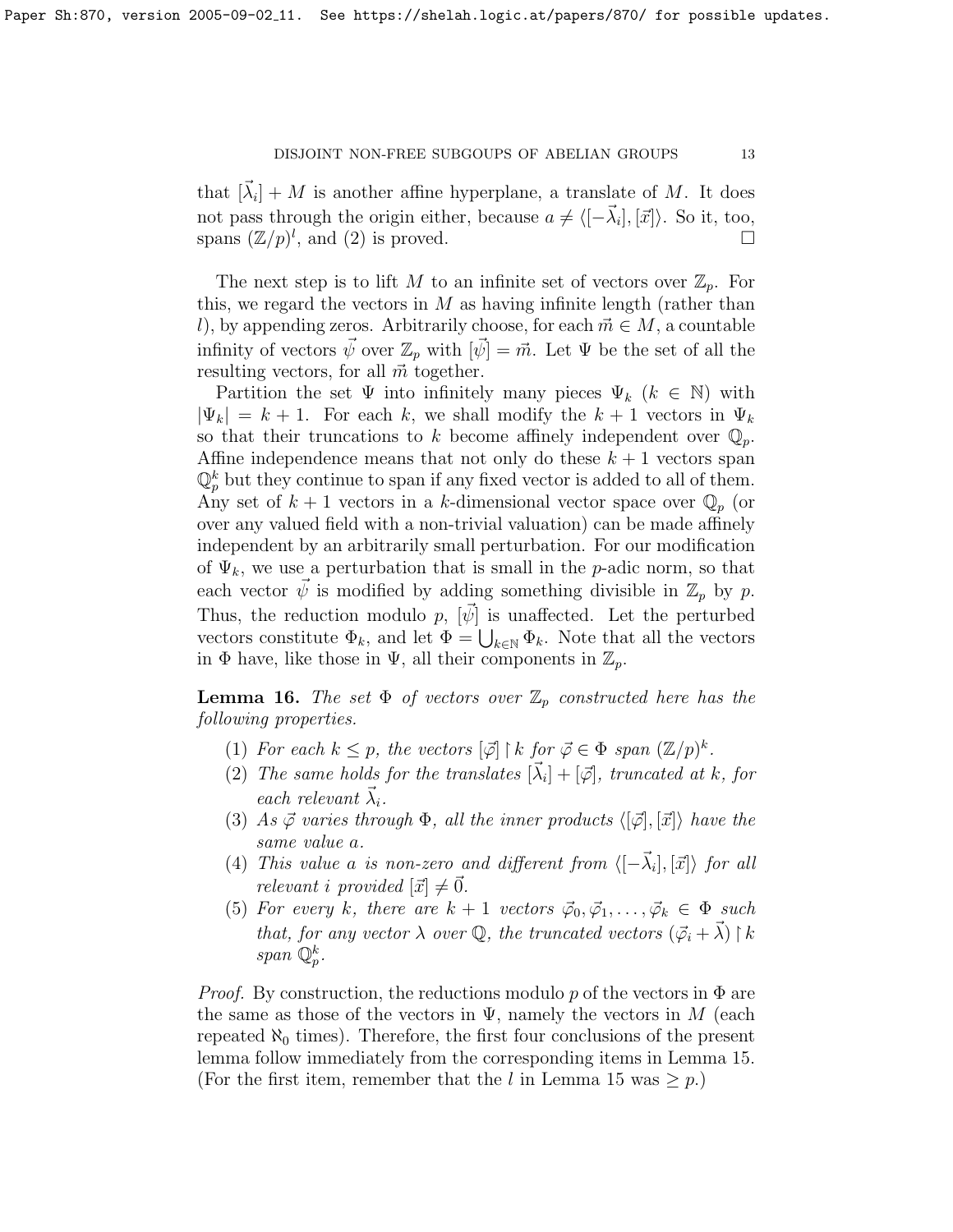The final conclusion of the present lemma is the result of our modification of  $\Psi$  to obtain  $\Phi$ . The  $k+1$  vectors in  $\Phi_k$  are affinely independent, and therefore their translates by any vector  $\lambda$  over  $\mathbb{Q}_p$  are linearly independent. This applies in particular to vectors  $\vec{\lambda}$  over  $\mathbb{Q} \subseteq \mathbb{Q}_p$ .  $\Box$ 

5.3. The counterexample group. In the preceding subsection, we worked with a fixed prime p; now we let p vary. The set  $\Phi$  constructed above will now be called  $\Phi(p)$ .

Our group G will be a subgroup of the additive group  $\mathbb{Q} \times (\mathbb{Q})^{(\mathbb{N})}$ , which consists of pairs  $(x_0, \vec{x})$  where  $x_0$  is a rational number and  $\vec{x}$ is a finitely supported vector of rational numbers. Recall that the components of  $\vec{x}$  are indexed as  $x_i$  for positive integers i, so our use of the notation  $x_0$  causes no conflict. We define

$$
G = \{ (x_0, \vec{x}) \in \mathbb{Q} \times (\mathbb{Q})^{(\mathbb{N})} : (\forall p \in P)(\forall \vec{\varphi} \in \Phi(p)) \ x_0 + \langle \vec{\varphi}, \vec{x} \rangle \in \mathbb{Z}_p \}.
$$

Notice that the inner product in the definition makes sense because  $\vec{x}$ is finitely supported, the components of  $\vec{x}$ , being in  $\mathbb{Q}$ , can be regarded as elements of  $\mathbb{Q}_p$ , and the components of  $\vec{\varphi}$ , being in  $\mathbb{Z}_p$ , are also in  $\mathbb{Q}_p$ . Thus, the inner product is defined in  $\mathbb{Q}_p$ , and the requirement is that it be in  $\mathbb{Z}_p$ .

Lemma 17.  $\mathbb{Z} \times (\mathbb{Z})^{(\mathbb{N})} \subseteq G$ .

*Proof.* Remember that all components of all  $\vec{\varphi}$  in  $\Phi(p)$  are *p*-adic integers. So if the components of  $\vec{x}$  are integers, and thus also p-adic integers, then the inner product  $\langle \vec{\varphi}, \vec{x} \rangle$  is a p-adic integer, and so is its sum with the integer  $x_0$ .

This lemma and the fact that  $\mathbb{Q} \times (\mathbb{Q})^{(\mathbb{N})}$  is countable show that the rank and the cardinality of G are  $\aleph_0$ .

We close this subsection by introducing a subgroup of G that will play a central role in our proof that G has the desired properties. Let  $L$  be the subgroup of those elements of  $G$  for which at most the single component  $x_0$  is non-zero. So

$$
L = \{ (x_0, \vec{0}) : (\forall p \in P)(\forall \vec{\varphi} \in \Phi(p)) \ x_0 \in \mathbb{Z}_p \}.
$$

Recall that a rational number is in  $\mathbb{Z}_p$  for all primes p if and only if it is an integer. Therefore,  $L = \mathbb{Z} \times \{0\}^{\mathbb{N}}$ . Thus, L is isomorphic to  $\mathbb{Z}$ , and it is clearly a pure subgroup of G.

5.4. The non-free rank of G. We now prove that  $nfrk(G) = \aleph_0$ . Since  $|G| = \aleph_0$ , we need only show that nfrk $(G)$  is infinite. For this purpose, it is useful to consider the quotient group  $G/L$ .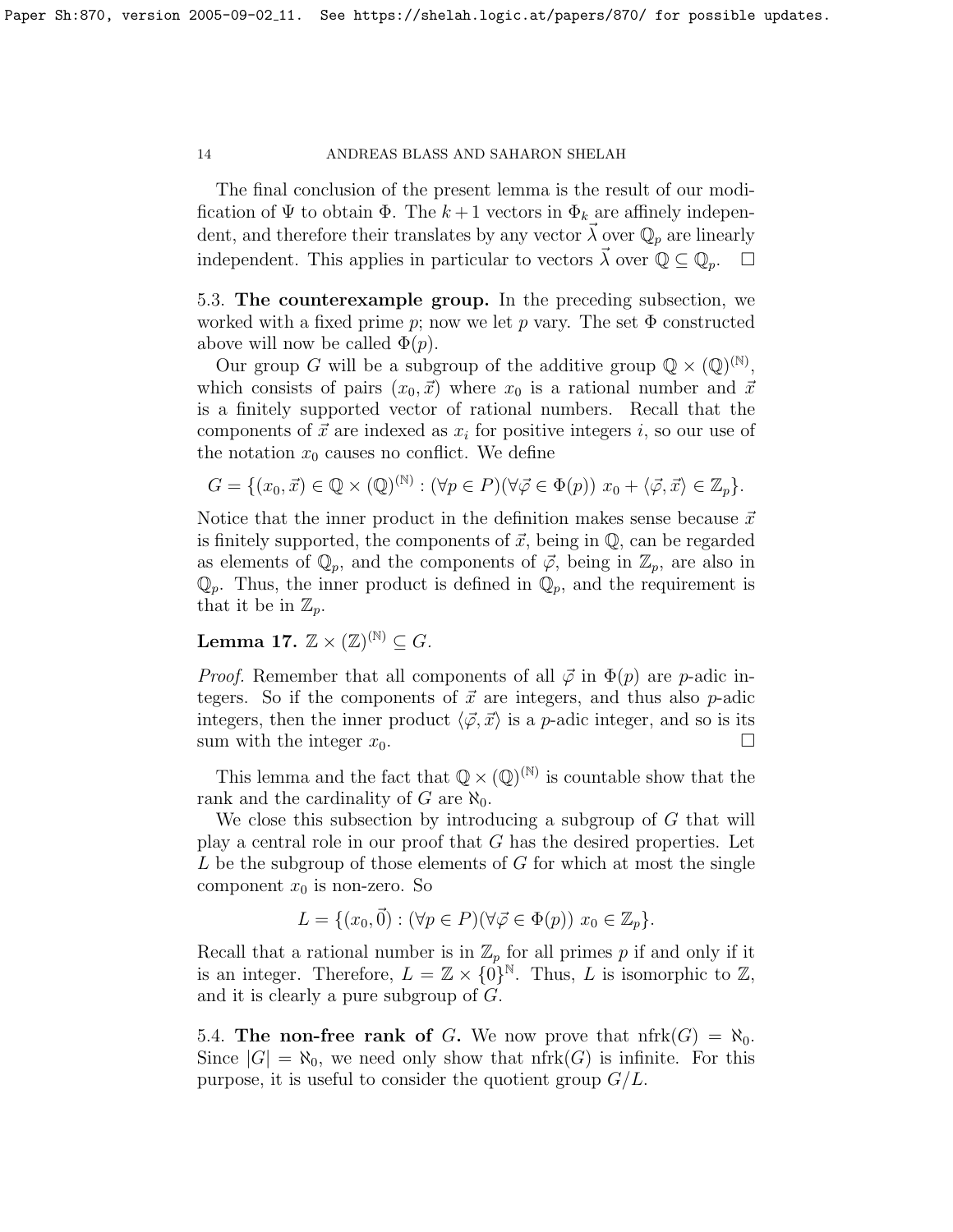**Lemma 18.** For each element  $\xi \in G/L$ , there are infinitely many primes p that divide  $\xi$ , i.e., such that  $\xi \in p(G/L)$ .

*Proof.* Given  $\xi$ , choose a representative  $(x_0, \vec{x}) \in G$  for it modulo L. The components  $x_i$  (both  $x_0$  and the components of  $\vec{x}$ ) are rational numbers and only finitely many are non-zero, so let d be a common denominator. Then  $d\xi$  is represented by a vector  $(dx_0, d\vec{x})$  of integers. If we prove the assertion of the lemma for  $d\xi$  then it will follow for  $\xi$ , using the same primes except for the finitely many that divide d. (In detail, if  $d\xi = p\eta$  and p doesn't divide d, then the Euclidean algorithm gives integers a, b with  $ad + bp = 1$ . Then  $\xi = ad\xi + bp\xi = ap\eta + bp\xi$ is divisible by  $p.$ )

So, by renaming, we may assume that all the components  $x_i$  are integers. We may also assume that  $\vec{x} \neq 0$ , for otherwise we would have  $\xi = 0$  in  $G/L$  and the conclusion of the lemma would be trivially correct. So  $P_{\vec{x}}$  is an infinite set of primes. We shall show that every  $p \in P_{\vec{x}}$  divides  $\xi$ , thereby completing the proof.

Since  $\Phi(p)$  satisfies conclusion (3) of Lemma [16,](#page-12-0) we know that the inner products  $\langle \vec{\varphi}, \vec{x} \rangle$  have the same value modulo p for all  $\varphi \in \Phi(p)$ . Write this value as  $[a] \in \mathbb{Z}/p$ , where  $a \in \mathbb{Z}$ , consider the element  $(-a, \vec{x}) \in \mathbb{Z} \times (\mathbb{Z})^{(\mathbb{N})} \subseteq G$ , and consider its quotient by p,

$$
z = \left(-\frac{a}{p}, \frac{1}{p}\vec{x}\right) \in \mathbb{Q} \times (\mathbb{Q})^{(\mathbb{N})}.
$$

Is this quotient  $z$  in  $G$ ? Of the requirements for membership in  $G$ , the q-adic ones for primes q other than  $p$  are certainly satisfied, since division by p preserves the property of being a  $q$ -adic integer. There remain the p-adic requirements. But for each  $\varphi \in \Phi(p)$ , we have that  $\langle \vec{\varphi}, \vec{x} \rangle \equiv a \pmod{p}$  and therefore  $-a + \langle \vec{\varphi}, \vec{x} \rangle$  is divisible by p in  $\mathbb{Z}_p$ . This means that  $-(a/p) + \langle \vec{\varphi}, (1/p)\vec{x} \rangle \in \mathbb{Z}_p$ , i.e., that z satisfies the padic requirement arising from  $\varphi$ . Since this happens for every  $\varphi \in \Phi(p)$ , we conclude that  $z \in G$ . But pz differs from  $(x_0, \vec{x})$  by an element of L, namely  $(x_0 + a, \vec{0})$ . So pz represents  $\xi$ ; that is,  $\xi \in p(G/L)$  as required.

# <span id="page-14-0"></span>**Corollary 19.**  $G/L$  has no non-zero, free, pure subgroup.

*Proof.* Any pure subgroup of  $G/L$  would inherit from  $G/L$  the divisibility property in the lemma and therefore cannot be free unless it is the zero group.  $\Box$ 

## **Lemma 20.** The non-free rank of G is  $\aleph_0$ .

*Proof.* As remarked above, we need only prove that  $nfrk(G)$  cannot be finite. Suppose, toward a contradiction, that G can be split as  $H \oplus F$ ,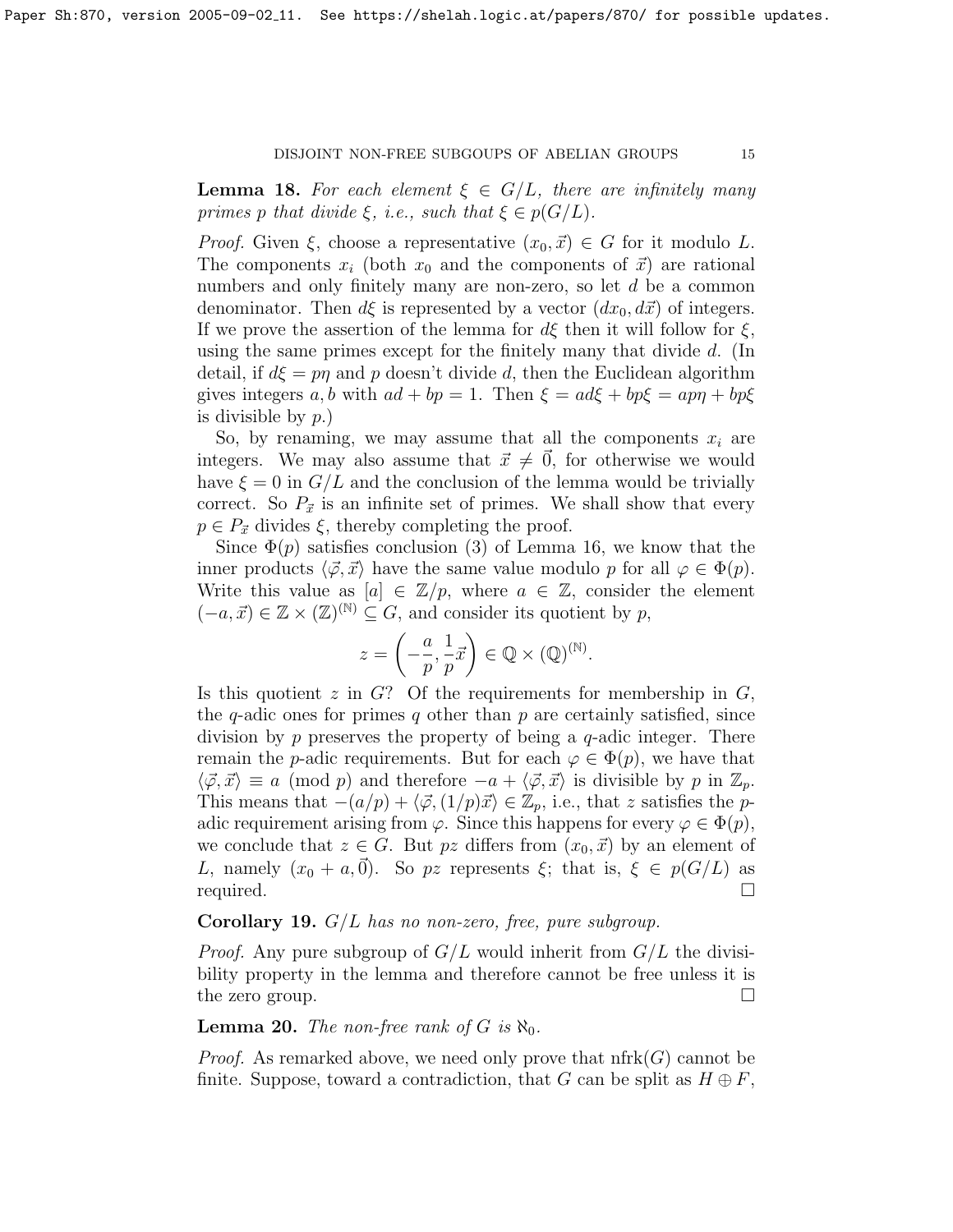where H has finite rank and F is free. Choose a free basis B for  $F$ , and express the generator  $(1,0)$  of L as a linear combination of a vector from H and a finite set  $B_0$  of vectors from B. Then  $L \subseteq H \oplus \langle B_0 \rangle$ . Let  $B_1 = B - B_0$  and notice that  $B_1$  is infinite because G has infinite rank, H has finite rank, and  $B_0$  is finite. Since  $G = H \oplus \langle B_0 \rangle \oplus \langle B_1 \rangle$ , we have

$$
\frac{G}{L} \cong \left(\frac{H \oplus \langle B_0 \rangle}{L}\right) \oplus \langle B_1 \rangle.
$$

This makes  $\langle B_1 \rangle$  a non-zero, pure, free subgroup of  $G/L$ , contrary to Corollary [19.](#page-14-0)

5.5. Non-free subgroups of G. To complete the verification of our counterexample, we must show that  $G$  does not have two disjoint, nonfree subgroups. The following lemma is the main ingredient in that proof.

**Lemma 21.** If H is a subgroup of G of finite rank and  $H \cap L = \{0\}$ , then H is free.

Proof. Let H be as in the hypothesis. Because it has finite rank and because every element of  $G$  has finite support,  $H$  is a subgroup of  $\mathbb{Q} \times \mathbb{Q}^k \times \{0\}$  for some k. Whenever convenient, we shall ignore the  ${\{\vec{0}\}}$  factor and pretend that elements of H are of the form  $(x_0, \vec{x})$  with  $\vec{x} \in \mathbb{Q}^k$ .

Recall (for example from the proof of Lemma [12\)](#page-7-2) that purifications of disjoint subgroups are disjoint. Since  $H$  is disjoint from  $L$ , the purification  $H_*$  of  $\overline{H}$  in  $\mathbb{Q} \times \mathbb{Q}^k$  is disjoint from the purification  $L_* =$  $\mathbb{Q} \times \{0\}^k$  of L. These purifications are Q-linear subspaces of  $\mathbb{Q} \times \mathbb{Q}^k$ , and so we know, by linear algebra, that there is a vector  $\vec{\lambda} \in \mathbb{Q}^k$  such that all elements  $(x_0, \vec{x})$  of H satisfy  $x_0 = \langle \vec{\lambda}, \vec{x} \rangle$ . Being in G, these elements of  $H$  also satisfy

<span id="page-15-0"></span>(1) 
$$
\langle \vec{\lambda} + \vec{\varphi}, \vec{x} \rangle = x_0 + \langle \vec{\varphi}, \vec{x} \rangle \in \mathbb{Z}_p
$$

for all primes p and all  $\varphi \in \Phi(p)$ .

By appending zeros, we regard  $\vec{\lambda}$  as an infinite vector. Being a vector over  $\mathbb Q$  with finite support, it occurs in our enumeration as  $\lambda_i$ for a certain  $i$ , which we fix for the rest of this proof.

Call a prime  $p$  good if it has the following properties:

- $\bullet$   $p > k$ .
- $p-1 > i$ .
- p does not divide the denominator of any component of  $\lambda = \lambda_i$ .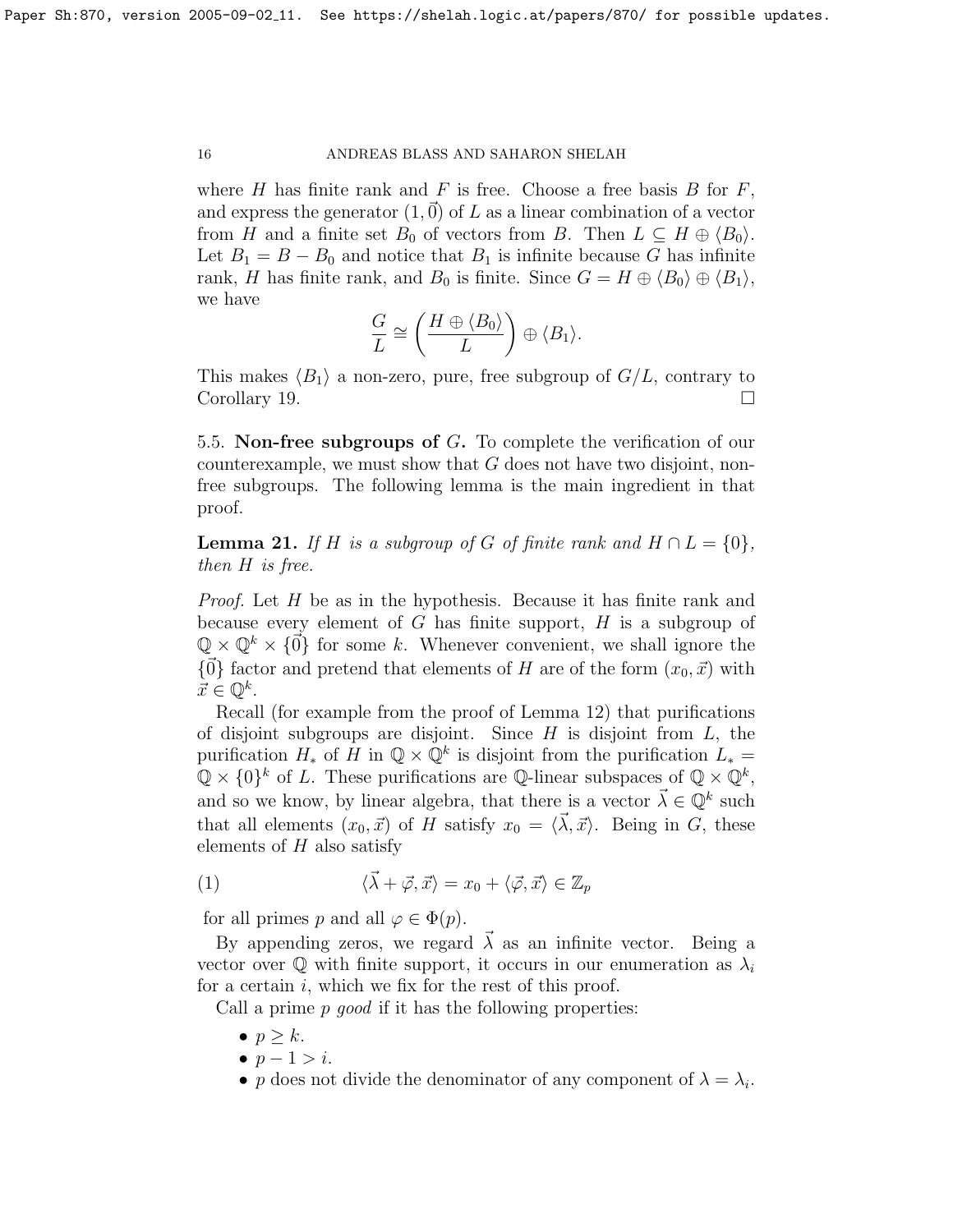We note for future reference that these conditions are satisfied by all but finitely many primes. We also note that the second and third of these conditions make  $\lambda$  relevant for p in the sense used in Lemmas [15](#page-11-0) and [16.](#page-12-0)

Temporarily fix a good prime p. Assume, toward a contradiction, that p divides the denominator of some component of  $\vec{x}$  for some element  $(x_0, \vec{x})$  of H. Fix such an  $(x_0, \vec{x})$ , let  $p^m$  be the highest power of p that divides the denominator of a component of  $\vec{x}$ , and let  $\vec{y} = p^m \vec{x}$ . Then all components of  $\vec{y}$  have denominators prime to p, and at least one of these components also has its numerator prime to  $p$ . Since  $(x_0, \vec{x}) \in H$  and since  $m > 0$ , formula [\(1\)](#page-15-0) above gives us, for every  $\vec{\varphi} \in \Phi(p),$ 

$$
\langle \vec{\lambda} + \vec{\varphi}, \vec{y} \rangle = p^m \langle \vec{\lambda} + \vec{\varphi}, \vec{x} \rangle \in p\mathbb{Z}_p,
$$

and so  $\langle [\vec{\lambda} + \vec{\varphi}], [\vec{y}] \rangle = 0$  in  $\mathbb{Z}/p$ . Since this holds for all  $\vec{\varphi} \in \Phi(p)$ and since, by conclusion (2) of Lemma [16](#page-12-0) the corresponding vectors  $[\vec{\lambda} + \vec{\varphi}] \restriction k$  span  $(\mathbb{Z}/p)^k$ , it follows that  $[\vec{y}] \restriction k$  is the zero vector in  $(\mathbb{Z}/p)^k$ . The components of  $\vec{y}$  beyond the first k all vanish by our choice of k. Therefore, all components of  $\vec{y}$  are divisible by p as p-adic integers, which means that, as rational numbers, they have numerators divisible by p. That contradicts our choice of m and  $\vec{y}$ .

This contradiction shows that good primes p cannot divide denominators of components of  $\vec{x}$  when  $(x_0, \vec{x}) \in H$ . Nor can they divide  $x_0 = \langle \vec{\lambda}, \vec{x} \rangle$  because, being good, they do not divide denominators of components of  $\vec{\lambda}$ . Thus, good primes do not divide the denominators of any components of elements of H.

We now turn our attention to those finitely many primes  $p$  that are not good. Although it is possible for such a prime to divide the denominator of a component of an element of  $H$ , we intend to show that this divisibility cannot be with great multiplicity. That is, there is a bound  $m \in \mathbb{N}$  such that no power of p higher than  $p^m$  divides the denominator of any element of H.

Fix one of these bad primes p, and choose  $k + 1$  vectors  $\vec{\varphi}_i \in \Phi(p)$ as in assertion (5) of Lemma [16.](#page-12-0) Applying that assertion with our present  $\vec{\lambda}$ , we obtain that the  $k + 1$  vectors  $(\vec{\varphi}_j + \vec{\lambda}) \upharpoonright k$  span  $\mathbb{Q}_p^k$ . As  $\mathbb{Q}_p^k$  is k-dimensional, we can select k of these vectors  $\zeta_j = \vec{\varphi}_j + \vec{\lambda}$  whose truncations form a basis for  $\mathbb{Q}_p^k$ . This means that the matrix Z whose rows are these truncations is a non-singular  $k \times k$  matrix over  $\mathbb{Q}_p$ . (We use here that the components of  $\vec{\varphi}_j$  are in  $\mathbb{Z}_p \subseteq \mathbb{Q}_p$  and the components of  $\vec{\lambda}$  are in  $\mathbb{Q} \subseteq \mathbb{Q}_p$ .) Recall that any p-adic number can be written as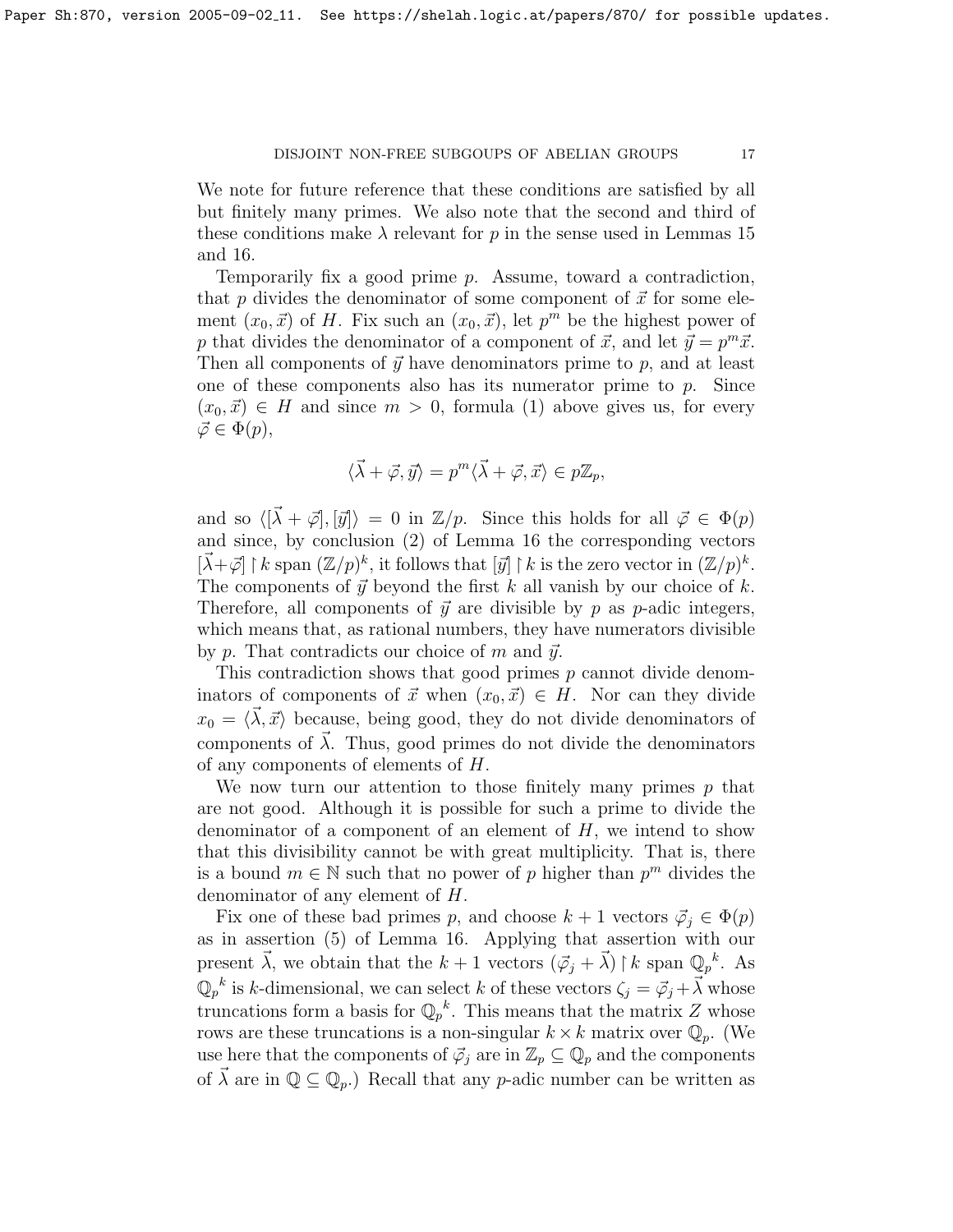a p-adic integer divided by a power of  $p$ . So we can choose an integer m so large that all entries of the matrix  $p^m Z^{-1}$  are in  $\mathbb{Z}_p$ .

For any  $(x_0, \vec{x}) \in H \subseteq G$ , we have, by formula [\(1\)](#page-15-0), that each  $\langle \vec{\zeta}_j, \vec{x} \rangle \in$  $\mathbb{Z}_p$ , which means that, if we regard  $\vec{x}$  as a column vector, then  $Z\vec{x}$  is a vector  $\vec{z}$  with components in  $\mathbb{Z}_p$ . Then  $\vec{x} = Z^{-1}\vec{z}$  has all its components in  $p^{-m}\mathbb{Z}_p$ . That is, the denominator of any component of  $\vec{x}$  cannot be divisible by a higher power of p than  $p^m$ .

To get the same result for  $x_0$ , we may need to increase m as follows. Since  $\vec{\lambda}$  has finite support, let  $p^r$  be the highest power of p that divides the denominator of any component of  $\vec{\lambda}$ . Then, since  $x_0 = \langle \vec{\lambda}, \vec{x} \rangle$ , no power of p higher than  $p^{m+r}$  can divide the denominator of  $x_0$ .

Summarizing, we have an upper bound for the powers of  $p$  that can divide the denominator of any component of any member of H.

Let D be the product of these powers  $p^{m+r}$  for all of the finitely many bad primes. What we have shown is that every component of every element of  $H$  has, as its denominator, a divisor of  $D$ . Indeed, such a denominator cannot have good prime factors, and the remaining primes, the bad ones, cannot divide such a denominator to a higher power than they divide  $D$ . This means that  $H$  is a subgroup of

$$
\frac{1}{D}\left(\mathbb{Z}\times\mathbb{Z}^k\times\{\vec{0}\}\right).
$$

This group, isomorphic to  $\mathbb{Z}^{k+1}$ , is free, and therefore so is H.

**Corollary 22.** Every subgroup of  $G$  that is disjoint from  $L$  is free.

Proof. If H is such a subgroup, then all its finite-rank subgroups are free, by the lemma. Also,  $H$  is countable, because  $G$  is. By Pontryagin's criterion([\[4,](#page-18-2) Lemma 16] or [\[1,](#page-17-0) Theorem IV.2.3]), it follows that H is free.  $\Box$ 

Finally, we deduce that  $G$  does not have two disjoint non-free subgroups. Let two non-free subgroups of  $G$  be given. By the corollary just proved, each of them contains a non-zero element of L. As  $L \cong \mathbb{Z}$ , these elements have a common non-zero multiple, which has to be in both of the given subgroups.

#### **REFERENCES**

- <span id="page-17-0"></span>[1] Paul Eklof and Alan Mekler, Almost Free Modules. Set Theoretic Methods, North-Holland (1990), second edition (2002).
- <span id="page-17-1"></span>[2] Howard Hiller, Martin Huber, and Saharon Shelah, "The structure of Ext $(A, Z)$  and  $V = L$ ," *Math. Z.* 162 (1978) 39-50.
- <span id="page-17-2"></span>[3] Wilfrid Hodges, "In singular cardinality, locally free algebras are free," Algebra Universalis 12 (1981) 205–220.